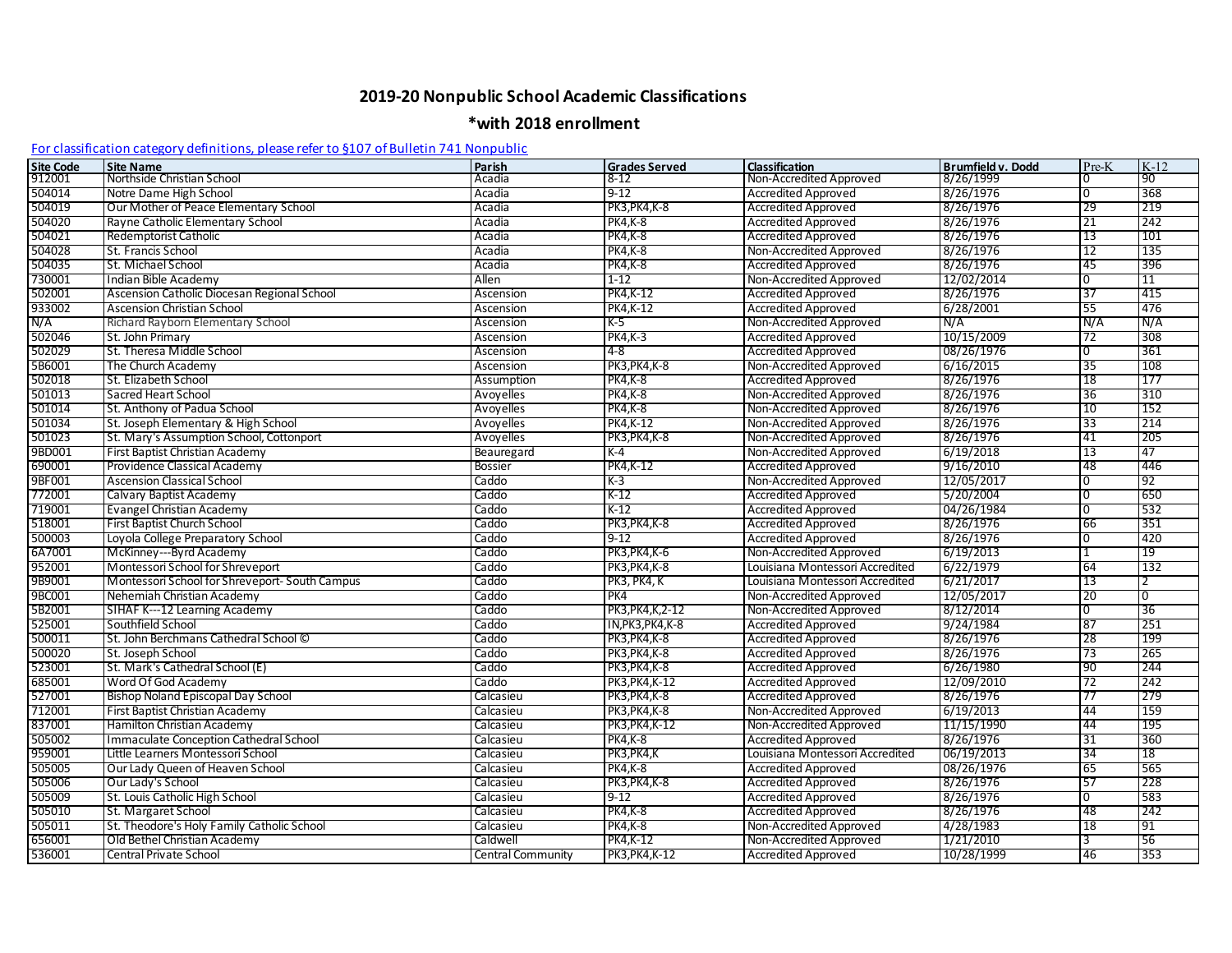| <b>Site Code</b> | <b>Site Name</b>                                   | Parish                   | <b>Grades Served</b>     | <b>Classification</b>                                 | <b>Brumfield v. Dodd</b> | Pre-K           | $K-12$    |
|------------------|----------------------------------------------------|--------------------------|--------------------------|-------------------------------------------------------|--------------------------|-----------------|-----------|
| 502016           | St. Alphonsus School                               | <b>Central Community</b> | <b>PK3, PK4, K-8</b>     | <b>Accredited Approved</b>                            | 8/26/1976                | 76              | 375       |
| 506002           | <b>Annunciation School</b>                         | City of Bogalusa         | <b>PK3.PK4.K-7</b>       | Accredited Approved                                   | 8/26/1976                | 19              | 113       |
| 944001           | Ben's Ford Christian School                        | City of Bogalusa         | PK3, PK4, K-12           | <b>Accredited Approved</b>                            | 10/17/2002               | 38              | 323       |
| 635001           | Grace Episcopal School                             | City of Monroe           | PK4, K-8                 | Accredited Approved                                   | 8/26/1976                | 50              | 167       |
| 500005           | Jesus Good Shepherd School                         | City of Monroe           | PK3, PK4, K-6            | <b>Accredited Approved</b>                            | 8/26/1976                | 56              | 252       |
| 500008           | Our Lady of Fatima School                          | City of Monroe           | <b>PK4,K-6</b>           | Accredited Approved                                   | 8/26/1976                | 40              | 194       |
| 905001           | <b>QuesTECH Learning</b>                           | City of Monroe           | $2 - 12$                 | <b>Accredited Approved</b>                            | 5/28/1998                | $\Omega$        | 72        |
| 500010           | St. Frederick High School                          | City of Monroe           | $7 - 12$                 | <b>Accredited Approved</b>                            | 8/26/1976                | $\overline{0}$  | 297       |
| 529001           | Claiborne Academy                                  | Claiborne                | <b>PK4,K-12</b>          | <b>Accredited Approved</b>                            | 10/28/1999               | 10              | 183       |
| 855001           | Mt. Olive Christian School                         | Claiborne                | <b>PK4,K-12</b>          | Non-Accredited Approved                               | 8/26/1999                | $6\overline{6}$ | 95        |
| 531001           | Central School Corporation                         | DeSoto                   | $K-12$                   | <b>Accredited Approved</b>                            | 3/23/2000                | $\Omega$        | 117       |
| 9BK001           | ABLE Academy, LLC                                  | East Baton Rouge         | $K-12$                   | Non-Accredited Approved                               | 6/18/19                  | N/A             | N/A       |
| 674001           | Angles Academy                                     | East Baton Rouge         | <b>PK4,K-12</b>          | Non-Accredited Approved                               | 9/17/2009                | $\overline{0}$  | 22        |
| 596001           | Baton Rouge International School                   | East Baton Rouge         | PK4,K-12                 | Non-Accredited Approved                               | 10/21/2010               | 25              | 285       |
| 845002           | Bethany Christian School South Campus              | East Baton Rouge         | IN, PK3, PK4, K-6        | <b>Accredited Approved</b>                            | 12/01/2015               | 16              | 54        |
| 907001           | Brighter Horizon School of Baton Rouge             | East Baton Rouge         | PK3, PK4, K-12           | Non-Accredited Approved                               | 4/22/1999                | 13              | 94        |
| 694001           | <b>Brighton School</b>                             | East Baton Rouge         | $K-12$                   | <b>Accredited Approved</b>                            | 1/09/2006                | $\overline{0}$  | 137       |
| 502002           | Catholic High School                               | East Baton Rouge         | $8 - 12$                 | <b>Accredited Approved</b>                            | 8/26/1976                | $\overline{0}$  | 1141      |
| 502047           | Cristo Rey Baton Rouge High School                 | East Baton Rouge         | $9-12$                   | Non-Accredited Approved                               | 8/12/2014                | 0               | 186       |
| 502048           | Diocese of Baton Rouge Special Education Program   | East Baton Rouge         | $K-12$                   | <b>Accredited Approved</b>                            | 6/16/2015                | $\overline{0}$  | 49        |
| 700001           | Elan Vital                                         | East Baton Rouge         | <b>PK3-3</b>             | Non-Accredited Approved                               | 6/15/2011                | 24              | 10        |
| 537001           | Episcopal High School                              | East Baton Rouge         | PK3, PK4, K-12           | <b>Accredited Approved</b>                            | 8/26/1976                | 47              | 897       |
| 723001           | Family Christian Academy                           | East Baton Rouge         | <b>PK4,K-12</b>          | Non-Accredited Approved                               | 4/25/1996                | 27              | 177       |
| 729001           | Gardere Community Christian School                 | East Baton Rouge         | <b>PK3, PK4, K-8</b>     | Non-Accredited Approved                               | 6/19/2012                | 38              | 86        |
| 705001           | Greater Baton Rouge Hope Academy                   | East Baton Rouge         | $K-12$                   | Non-Accredited Approved                               | 6/18/2009                | 0               | 110       |
| 702001           | Hosanna Christian Academy                          | East Baton Rouge         | <b>PK4,K-8</b>           | Non-Accredited Approved                               | 2/24/1983                | 35              | 470       |
| 722001           | Jehovah---Jireh Christian Academy                  | East Baton Rouge         | PK3, PK4, K-12           | Non-Accredited Approved                               | 4/26/1984                | 16              | 134       |
| 955001           | La Printaniere Montessori                          | East Baton Rouge         | <b>PK3, PK4, K-5</b>     | Louisiana Montessori Accredited                       | 12/15/1983               | 32              | 24        |
| 898001           | Louisiana New School Academy                       | East Baton Rouge         | $4 - 12$                 | Non-Accredited Approved                               | 10/29/1998               | $\Omega$        | 16        |
| 704001           | Martin Luther King Jr. Christian Academy           | East Baton Rouge         | <b>PK4,K-8</b>           | Non-Accredited Approved                               | 12/01/2015               | 5               | 86        |
| 612001           | McKanstry Preparatory School/Little Scholars       | East Baton Rouge         | PK4,K-6                  | Non-Accredited Approved                               | 8/12/2014                | 5               | 15        |
| 958001           | Montessori School of Baton Rouge                   | East Baton Rouge         | PK3, PK4, K              | Louisiana Montessori Accredited                       | 6/26/1980                | 43              | 8         |
| 502008           | Most Blessed Sacrament School                      | East Baton Rouge         | K-8                      | <b>Accredited Approved</b>                            | 8/26/1976                | 0               | 492       |
| 502009           | Our Lady of Mercy School                           | East Baton Rouge         | PK3, PK4, K-8            | <b>Accredited Approved</b>                            | 8/26/1976                | 126             | 859       |
| 734001           | Parkview Baptist School                            | East Baton Rouge         | PK3, PK4, K-12           | <b>Accredited Approved</b>                            | 2/25/1982                | 38              | 1156      |
| 502021           | Redemptorist Elementary School                     | East Baton Rouge         | <b>PK4,K-8</b>           | <b>Accredited Approved</b>                            | 8/26/1976                | 30              | 241       |
| 543002           | Runnels School                                     | East Baton Rouge         | $K-12$                   | Non-Accredited Approved                               | 8/26/1976                | $\overline{0}$  | 515       |
| 502013           | Sacred Heart of Jesus School                       | East Baton Rouge         | <b>PK4,K-8</b>           | <b>Accredited Approved</b>                            | 8/26/1976                | 17              | 227       |
| 502015           | St. Aloysius School                                | East Baton Rouge         | <b>PK4,K-8</b>           | <b>Accredited Approved</b>                            | 8/26/1976                | 92              | 1078      |
| 502019           | St. Francis Xavier School                          | East Baton Rouge         | K-8                      | <b>Accredited Approved</b>                            | 8/26/1976                | $\overline{0}$  | 167       |
| 502020           | St. George School                                  | East Baton Rouge         | $K-8$                    | <b>Accredited Approved</b>                            | 8/26/1976                | 122             | 1048      |
| 544001           | St. James Episcopal Day School                     | East Baton Rouge         | <b>PK3, PK4, K-5</b>     | <b>Accredited Approved</b>                            | 4/24/1980                | 66              | 209       |
| 502040           | St. Jean Vianney School                            | East Baton Rouge         | $K-8$                    | <b>Accredited Approved</b>                            | 05/23/1985               | 25              | 445       |
| 502026           | St. Joseph's Academy                               | East Baton Rouge         | $9 - 12$                 | <b>Accredited Approved</b>                            | 8/26/1976                | $\overline{0}$  | 1106      |
| 502035           | St. Jude School                                    |                          | <b>PK4,K-8</b>           | <b>Accredited Approved</b>                            | 3/22/1984                | 49              | 534       |
|                  |                                                    | East Baton Rouge         |                          |                                                       |                          |                 |           |
| 9B3001<br>545001 | St. Lillian Academy<br>St. Luke's Episcopal School | East Baton Rouge         | $1 - 7$<br>PK3, PK4, K-8 | Non-Accredited Approved<br><b>Accredited Approved</b> | 6/21/2016                | $\Omega$<br>43  | 44<br>223 |
|                  |                                                    | East Baton Rouge         |                          |                                                       | 8/26/1976                |                 |           |
| 502036           | St. Michael the Archangel Diocesan Regional HS     | East Baton Rouge         | $9 - 12$                 | <b>Accredited Approved</b>                            | 3/22/1984                | $\overline{0}$  | 569       |
| 502030           | St. Thomas More School                             | East Baton Rouge         | PK3, PK4, K-8            | <b>Accredited Approved</b>                            | 8/26/1976                | 0               | 610       |
| 688001           | The Church Academy Baton Rouge                     | East Baton Rouge         | PK4,K-12                 | <b>Accredited Approved</b>                            | 04/22/1982               |                 | 244       |
| 692003           | The Dunham School                                  | East Baton Rouge         | PK3, PK4, K-12           | <b>Accredited Approved</b>                            | 3/22/1984                | 47              | 693       |
| 547001           | <b>Trinity Episcopal Day School</b>                | East Baton Rouge         | <b>PK3, PK4, K-5</b>     | <b>Accredited Approved</b>                            | 8/26/1976                | 58              | 90        |
| 539001           | <b>Trinity Lutheran School</b>                     | East Baton Rouge         | K-8                      | Non-Accredited Approved                               | 08/26/1976               | $\overline{0}$  | 79        |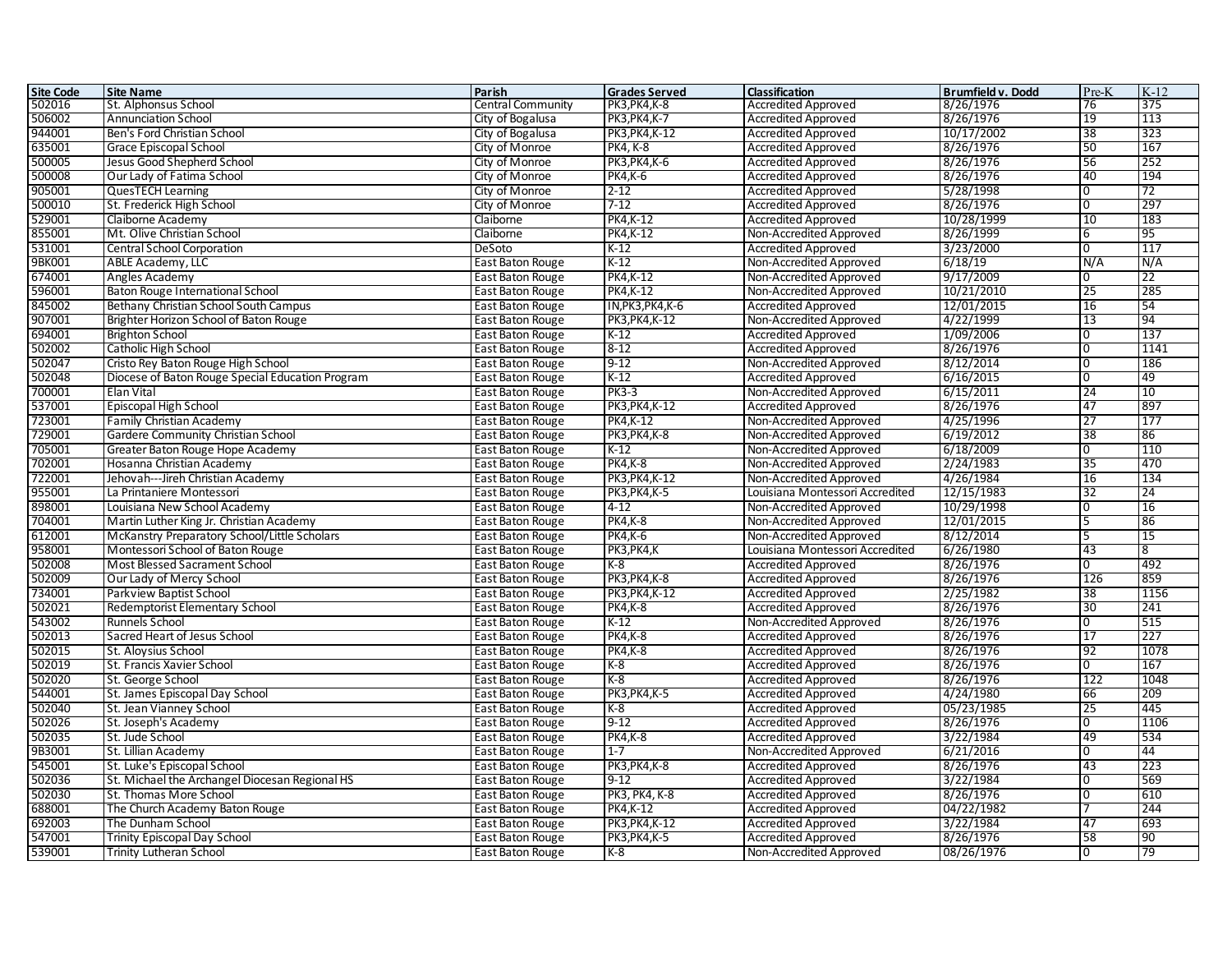| <b>Site Code</b> | <b>Site Name</b>                      | Parish              | <b>Grades Served</b>                         | <b>Classification</b>                                    | <b>Brumfield v. Dodd</b> | Pre-K          | $K-12$ |
|------------------|---------------------------------------|---------------------|----------------------------------------------|----------------------------------------------------------|--------------------------|----------------|--------|
| 707001           | Victory Academy                       | East Baton Rouge    | <b>PK4,K-8</b>                               | Non-Accredited Approved                                  | 4/28/1983                | 12             | 207    |
| 548001           | <b>Briarfield Academy</b>             | <b>East Carroll</b> | <b>PK4,K-12</b>                              | <b>Accredited Approved</b>                               | 5/28/1981                | 9              | 139    |
| 549001           | Silliman Institute                    | East Feliciana      | <b>PK4,K-12</b>                              | <b>Accredited Approved</b>                               | 7/25/2002                | 24             | 452    |
| 504022           | Sacred Heart School                   | Evangeline          | $K-12$                                       | <b>Accredited Approved</b>                               | 8/26/1976                | $\overline{0}$ | 570    |
| 579001           | Family Community Christian School     | Franklin            | PK4,K-12                                     | Non-Accredited Approved                                  | 1/15/2009                | 37             | 460    |
| 550001           | Franklin Academy                      | Franklin            | K-12                                         | <b>Accredited Approved</b>                               | 10/24/1985               | 0              | 200    |
| 742001           | Acadiana Christian School             | Iberia              | PK3, PK4, K-12                               | <b>Accredited Approved</b>                               | 3/28/1985                | 44             | 212    |
| 504041           | Catholic High School                  | Iberia              | $4 - 12$                                     | <b>Accredited Approved</b>                               | 8/26/1976                | $\overline{0}$ | 701    |
| 716001           | Epiphany Day School (E)               | <b>Iberia</b>       | <b>PK4,K-5</b>                               | <b>Accredited Approved</b>                               | 05/27/1982               | 16             | 70     |
| 892001           | Highland Baptist Christian School     | Iberia              | <b>PK4,K-12</b>                              | <b>Accredited Approved</b>                               | 8/27/1998                | 16             | 320    |
| 504027           | St. Edward School                     | Iberia              | PK3, PK4, K-3                                | Non-Accredited Approved                                  | 8/26/1976                | 68             | 249    |
| 502023           | St. John Elementary School            | Iberville           | PK3, PK4, K-6                                | <b>Accredited Approved</b>                               | 8/26/1976                | 59             | 194    |
| 502024           | St. John High School                  | Iberville           | $7-12$                                       | <b>Accredited Approved</b>                               | 8/26/1976                | 0              | 194    |
| 506025           | Academy of Our Lady                   | Jefferson           | $8 - 12$                                     | <b>Accredited Approved</b>                               | 8/26/1976                | O              | 532    |
| 506004           | Archbishop Chapelle High School       | Jefferson           | $8 - 12$                                     | <b>Accredited Approved</b>                               | 8/26/1976                | 0              | 552    |
| 506127           | Archbishop Rummel Jr. High School     | Jefferson           | $8 - 9$                                      | <b>Accredited Approved</b>                               | 8/26/1976                | 0              | 265    |
| 506005           | Archbishop Rummel Sr. High School     | Jefferson           | $10 - 12$                                    | <b>Accredited Approved</b>                               | 8/26/1976                | O              | 393    |
| 506006           | Archbishop Shaw High School           | Jefferson           | $8 - 12$                                     | <b>Accredited Approved</b>                               | 8/26/1976                | $\Omega$       | 438    |
| 598001           | Arden Cahill Academy                  | Jefferson           | PK3, PK4, K-8                                | Non-Accredited Approved                                  | 2/28/1991                | 52             | 210    |
| 555001           | Atonement Lutheran School             | Jefferson           | <b>PK3, PK4, K-8</b>                         | Non-Accredited Approved                                  | 8/26/1976                | 44             | 188    |
| 9BH001           | Carlie Care Kids                      | Jefferson           | <b>PK3, PK4, K-1</b>                         | Non-Accredited Approved                                  | 1/22/2019                | N/A            | N/A    |
| 506012           | Christ the King School                | Jefferson           | IN,PK3,PK4,K-7                               | <b>Accredited Approved</b>                               | 8/26/1976                | 39             | 169    |
| 556001           | Concordia Lutheran School             | Jefferson           | PK4,K-8                                      | Non-Accredited Approved                                  | 8/26/1976                | $\overline{4}$ | 61     |
| 522001           | Conquering Word Christian Academy     | Jefferson           | PK4,K-12                                     | Non-Accredited Approved                                  | 08/19/2004               | $\Omega$       | 8      |
| 557001           | Crescent City Christian School        | Jefferson           | $K-12$                                       | Non-Accredited Approved                                  | 2/25/1993                | 0              | 361    |
| 560001           | Ecole Classique                       | Jefferson           | PK4,K-12                                     | <b>Accredited Approved</b>                               | 11/19/1981               | 13             | 192    |
| 561001           | Faith Lutheran School                 | Jefferson           | $K-8$                                        | Non-Accredited Approved                                  | 8/26/1976                | 0              | 79     |
| 506026           | <b>Immaculate Conception School</b>   | Jefferson           | PK3, PK4, K-7                                | <b>Accredited Approved</b>                               | 8/26/1976                | 97             | 410    |
| 996001           | Islamic School of Greater New Orleans | Jefferson           | <b>PK3, PK4, K-8</b>                         | Non-Accredited Approved                                  | 2/17/2011                | 37             | 96     |
| 889001           | Jewish Community Day School           | Jefferson           | <b>PK4,K-5</b>                               | Non-Accredited Approved                                  | 1/22/1998                | 4              | 51     |
| 558001           | John Curtis Christian School          | Jefferson           | PK3, PK4, K-12                               | <b>Accredited Approved</b>                               | 8/26/1976                | 59             | 837    |
| 564001           | Kehoe---France School                 | Jefferson           | IN, PK3, PK4, K-7                            | <b>Accredited Approved</b>                               | 4/23/1981                | 70             | 278    |
| 616001           | Lutheran High School                  | Jefferson           | $9 - 12$                                     | Non-Accredited Approved                                  | 08/26/1976               | $\overline{0}$ | 83     |
| 725001           | <b>Memorial Baptist School</b>        | Jefferson           | PK4,K-8                                      | Non-Accredited Approved                                  | 4/26/1984                | 64             | 135    |
| 568001           | Metairie Park Country Day School      | Jefferson           | <b>PK4,K-12</b>                              | <b>Accredited Approved</b>                               | 8/26/1976                | 50             | 694    |
| 631001           | Muslim Academy                        | Jefferson           | $1 - 12$                                     | Non-Accredited Approved                                  | 12/04/2008               | 0              | 277    |
| 506041           | Our Lady of Perpetual Help School     | Jefferson           | <b>PK4,K-7</b>                               | <b>Accredited Approved</b>                               | 8/26/1976                | 37             | 179    |
| 506044           | Our Lady of Prompt Succor School      | Jefferson           | <b>PK3, PK4, K-7</b>                         | <b>Accredited Approved</b>                               | 8/26/1976                | 50             | 330    |
| 572001           | Ridgewood Preparatory School          | Jefferson           | PK4,K-12                                     | <b>Accredited Approved</b>                               | 8/26/1976                | $\overline{0}$ | 200    |
| 506057           | St. Angela Merici School              | Jefferson           | PK3,PK4,K-7                                  | <b>Accredited Approved</b>                               | 8/26/1976                | 69             | 270    |
| 506058           | St. Ann School                        | Jefferson           | <b>PK3, PK4, K-7</b>                         | <b>Accredited Approved</b>                               | 12/14/1978               | 157            | 615    |
| 506059           | St. Anthony School                    | Jefferson           | <b>PK4,K-8</b>                               | Non-Accredited Approved                                  | 8/26/1976                | 60             | 202    |
| 506062           | St. Benilde School                    | Jefferson           | <b>PK3, PK4, K-7</b>                         | <b>Accredited Approved</b>                               | 8/26/1976                | 40             | 196    |
| 506063           | St. Catherine of Siena School         | Jefferson           | <b>PK3, PK4, K-7</b>                         | <b>Accredited Approved</b>                               | 8/26/1976                | 158            | 712    |
| 506067           | St. Christopher School                | Jefferson           | <b>PK3, PK4, K-7</b>                         | <b>Accredited Approved</b>                               | 8/26/1976                | 88             | 378    |
| 506068           | St. Clement of Rome School            | <b>Jefferson</b>    | PK3, PK4, K-7                                | <b>Accredited Approved</b>                               | 8/26/1976                | 93             | 364    |
| 506069           | St. Cletus School                     | Jefferson           | <b>PK3, PK4, K-7</b>                         | <b>Accredited Approved</b>                               | 7/22/1981                | 38             | 290    |
| 506072           | St. Edward the Confessor School       | Jefferson           |                                              | Accredited Approved                                      |                          | 75             | 309    |
| 506124           | St. Elizabeth Ann Seton School        | Jefferson           | <b>PK3, PK4, K-7</b><br><b>PK3, PK4, K-7</b> |                                                          | 8/26/1976<br>3/22/1984   | 82             | 362    |
| 506075           | St. Francis Xavier School             | Jefferson           | <b>PK3, PK4, K-7</b>                         | <b>Accredited Approved</b><br><b>Accredited Approved</b> | 8/26/1976                | 88             | 313    |
| 506089           | St. Louis King of France School       | Jefferson           | <b>PK3, PK4, K-7</b>                         | <b>Accredited Approved</b>                               | 8/26/1976                | 108            | 141    |
| 574001           | St. Martin's Episcopal School (E)     | Jefferson           | <b>PK4.K-12</b>                              | <b>Accredited Approved</b>                               | 9/22/1977                | 24             | 481    |
| 506094           | St. Mary Magdalen School              | Jefferson           | <b>PK3, PK4, K-7</b>                         |                                                          | 8/26/1976                | 36             | 189    |
|                  |                                       |                     |                                              | <b>Accredited Approved</b>                               |                          |                |        |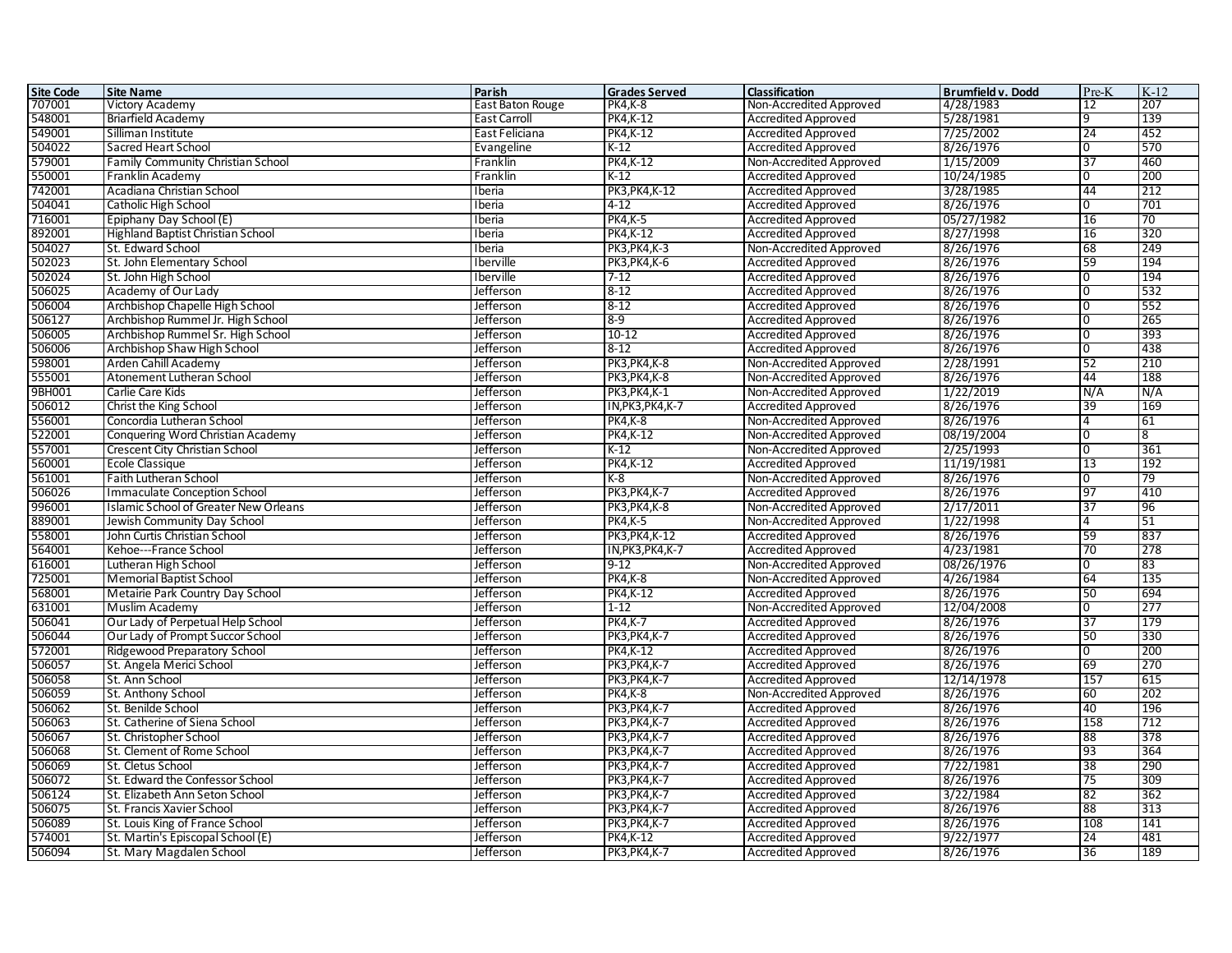| <b>Site Code</b> | <b>Site Name</b>                                                   | Parish                | <b>Grades Served</b>     | <b>Classification</b>           | Brumfield v. Dodd        | Pre-K          | $K-12$ |
|------------------|--------------------------------------------------------------------|-----------------------|--------------------------|---------------------------------|--------------------------|----------------|--------|
| 506097           | St. Matthew the Apostle School                                     | Jefferson             | <b>PK3, PK4, K-7</b>     | <b>Accredited Approved</b>      | 8/26/1976                | 43             | 234    |
| 506107           | St. Philip Neri School                                             | Jefferson             | <b>PK3, PK4, K-7</b>     | <b>Accredited Approved</b>      | 8/26/1976                | 127            | 439    |
| 506112           | St. Rita School                                                    | Jefferson             | <b>PK3, PK4, K-7</b>     | <b>Accredited Approved</b>      | 8/26/1976                | 78             | 300    |
| 506114           | St. Rosalie School                                                 | Jefferson             | <b>PK3, PK4, K-7</b>     | Accredited Approved             | 8/26/1976                | 36             | 305    |
| 506161           | St. Therese Academy                                                | Jefferson             | $K-12$                   | <b>Accredited Approved</b>      | 1/15/2009                | $\overline{0}$ | 62     |
| 967001           | Stepping Stones Montessori School                                  | Jefferson             | PK3, PK4, K-3            | Louisiana Montessori Accredited | 12/09/2010               | 32             | 37     |
| 876001           | Torah Academy                                                      | <b>Jefferson</b>      | <b>PK3, PK4, K-8</b>     | Non-Accredited Approved         | 8/12/2014                | 17             | 32     |
| 760001           | Victory Christian Academy                                          | Jefferson             | <b>PK3, PK4, K-8</b>     | Non-Accredited Approved         | 9/16/2010                | 40             | 161    |
| 506121           | Visitation of Our Lady School                                      | Jefferson             | IN, PK3, PK4, K-7        | <b>Accredited Approved</b>      | 8/26/1976                | 59             | 408    |
| 6A9001           | <b>Weatherford Academy</b>                                         | Jefferson             | <b>PS, PK3, K-2</b>      | Non-Accredited Approved         | 4/17/2013                | 97             | 22     |
| 921001           | Bethel Christian School                                            | Jefferson Davis       | $1 - 12$                 | Non-Accredited Approved         | 01/5/2003                | n              | 137    |
| 505004           | Our Lady Immaculate Catholic School                                | Jefferson Davis       | <b>PK3, PK4, K-8</b>     | <b>Accredited Approved</b>      | 8/26/1976                | 33             | 184    |
| 580001           | Ascension Episcopal School                                         | Lafayette             | PK3, PK4, K-12           | <b>Accredited Approved</b>      | 8/26/1976                | 62             | 714    |
| 504002           | Carencro Catholic Elementary School                                | Lafayette             | PK3, PK4, K-8            | <b>Accredited Approved</b>      | 8/26/1976                | 34             | 217    |
| 504003           | Cathedral Carmel School                                            | Lafavette             | <b>PK4,K-8</b>           | Accredited Approved             | 8/26/1976                | 73             | 700    |
| 786001           | First Baptist Christian School                                     | Lafayette             | PS, PK3, PK4, K-11       | Non-Accredited Approved         | 6/24/1993                | 50             | 250    |
| 582001           | Gethsemane Christian Academy                                       | Lafayette             | <b>PK3, PK4, K-8</b>     | Non-Accredited Approved         | 9/22/1983                | 45             | 43     |
| 504007           | Holy Family Catholic School                                        | Lafayette             | <b>PK4,K-8</b>           | Non-Accredited Approved         | 8/26/1976                | 38             | 250    |
| 667001           | John Paul The Great Academy                                        | Lafayette             | PK3, PK4, K-12           | Non-Accredited Approved         | 6/19/2012                | 26             | 314    |
| 986001           | Lafayette Christian Academy                                        | Lafayette             | $8 - 12$                 | Non-Accredited Approved         | 5/05/2008                | n              | 394    |
| 504016           | Our Lady of Fatima School                                          | Lafayette             | <b>PK4,K-8</b>           | <b>Accredited Approved</b>      | 8/26/1976                | 99             | 774    |
| 9BE001           | <b>REACH Institute</b>                                             | Lafayette             | <b>PK3, PK4, K</b>       | Non-Accredited Approved         | 12/05/2017               | 46             | 13     |
| 504024           | St. Cecilia School                                                 | Lafayette             | <b>PK4,K-8</b>           | <b>Accredited Approved</b>      | 8/26/1976                | 40             | 442    |
| 504029           | St. Genevieve School                                               | Lafavette             | <b>PK4,K-8</b>           | <b>Accredited Approved</b>      | 8/26/1976                | 40             | 506    |
| 504052           | St. Pius Elementary School                                         | Lafayette             | <b>PK4,K-8</b>           | <b>Accredited Approved</b>      | 6/25/1998                | 66             | 605    |
| 504046           | St. Thomas More Catholic High School                               | Lafayette             | $9 - 12$                 | <b>Accredited Approved</b>      | 8/26/1982                | $\overline{0}$ | 971    |
| 504033           | Sts. Leo---Seton School                                            | Lafayette             | <b>PK4,K-8</b>           | <b>Accredited Approved</b>      | 8/26/1976                | 54             | 458    |
| 504054           | Sts. Peter & Paul Catholic Elementary School                       | Lafayette             | <b>PK4,K-8</b>           | Accredited Approved             | 5/21/2009                | 42             | 329    |
| 504037           | <b>Teurlings Catholic High School</b>                              | Lafayette             | $9 - 12$                 | <b>Accredited Approved</b>      | 8/26/1976                | n              | 749    |
| 9BB001           | The Church Academy                                                 | Lafayette             | PK4, K-6                 | Non-Accredited Approved         | 4/18/2017                | O              | 37     |
| 5A9001           | Upper Lafayette Academy                                            | Lafayette             | $9 - 12$                 | Non-Accredited Approved         | 6/21/2016                | $\overline{0}$ | 4      |
| N/A              | Westminster Christian Academy of Lafayette                         | Lafayette             | PK3, PK4, K-12           | Non-Accredited Approved         | 1/22/2019                | N/A            | N/A    |
| 503015           | E.D. White Catholic High School                                    | Lafourche             | $8 - 12$                 | <b>Accredited Approved</b>      | 8/26/1976                | n              | 709    |
| 9B8001           | eLearning Academy                                                  | LaFourche             | $K-12$                   | Non-Accredited Approved         | 6/21/2017                | O              | 85     |
| 503003           | Holy Rosary School                                                 | Lafourche             | <b>PK3, PK4, K-8</b>     | <b>Accredited Approved</b>      | 8/26/1976                | 35             | 122    |
| 503004           | <b>Holy Savior School</b>                                          | Lafourche             | PK3, PK4, K-5            | <b>Accredited Approved</b>      | 8/26/1976                | 36             | 80     |
| 503009           | St. Genevieve School                                               | Lafourche             | <b>PK4,K-7</b>           | Accredited Approved             | 8/26/1976                | 20             | 457    |
| 503012           | St. Joseph Elementary School                                       | Lafourche             | <b>PK4,K-7</b>           | <b>Accredited Approved</b>      | 8/26/1976                | 60             | 618    |
| 503013           | St. Mary's Nativity                                                | Lafourche             | <b>PK3, PK4, K-8</b>     | <b>Accredited Approved</b>      | 8/26/1976                | 40             | 205    |
| 588001           | Bethel Christian School                                            | Lincoln               | PK3, PK4, K-12           | Non-Accredited Approved         | 5/28/1998                | 20             | 59     |
| 589001           | Cedar Creek School                                                 | Lincoln               | <b>PK4.K-12</b>          | <b>Accredited Approved</b>      | 4/26/1979                | 38             | 664    |
| 960001           | Montessori School of Ruston                                        | Lincoln               | <b>PK3, PK4, K-8</b>     | Louisiana Montessori Accredited | 4/25/1991                | 29             | 60     |
| 664001           | New Living Word School                                             | Lincoln               | <b>PK4,K-12</b>          | Non-Accredited Approved         | 8/20/2009                | 6              | 27     |
| 593001           | Amite Christian School                                             | Livingston            | K-5                      | Non-Accredited Approved         | <b>NA</b>                | 0              | 84     |
| 714001           | Southland Christian Academy                                        | Livingston            | $7 - 12$                 | Non-Accredited Approved         | 6/19/2012                | $\overline{0}$ | 41     |
| 714002           |                                                                    |                       | PK4, K-6                 | Non-Accredited Approved         | 06/19/2013               | 18             | 50     |
| 9BG001           | Southland Christian Elementary & Jr. High<br>Madison STEAM Academy | Livingston<br>Madison | $K-12$                   | Non-Accredited Approved         | 6/19/2017                | N/A            | N/A    |
| 591001           | Tallulah Academy/Delta Christian School                            | Madison               |                          | <b>Accredited Approved</b>      |                          | 12             | 172    |
| 595001           | Prairie View Academy                                               | Morehouse             | PK3, PK4, K-12<br>$K-12$ | <b>Accredited Approved</b>      | 10/28/1999<br>10/17/2002 | 0              | 228    |
| 501022           | St. Mary's Elementary & High School                                | Natchitoches          | PK3, PK4, K-12           | <b>Accredited Approved</b>      | 8/26/1976                | 34             | 349    |
| 506051           |                                                                    | Orleans               | <b>PK4,K-12</b>          | <b>Accredited Approved</b>      | 8/26/1976                | 44             | 573    |
| 872001           | Academy of the Sacred Heart<br><b>Bishop McManus School</b>        | Orleans               | PS, PK3, PK4, K-8        | <b>Accredited Approved</b>      | 5/01/2003                | 17             | 89     |
| 506009           |                                                                    | Orleans               | $8 - 9$                  |                                 | 8/26/1976                | $\overline{0}$ | 457    |
|                  | Brother Martin Junior High School                                  |                       |                          | <b>Accredited Approved</b>      |                          |                |        |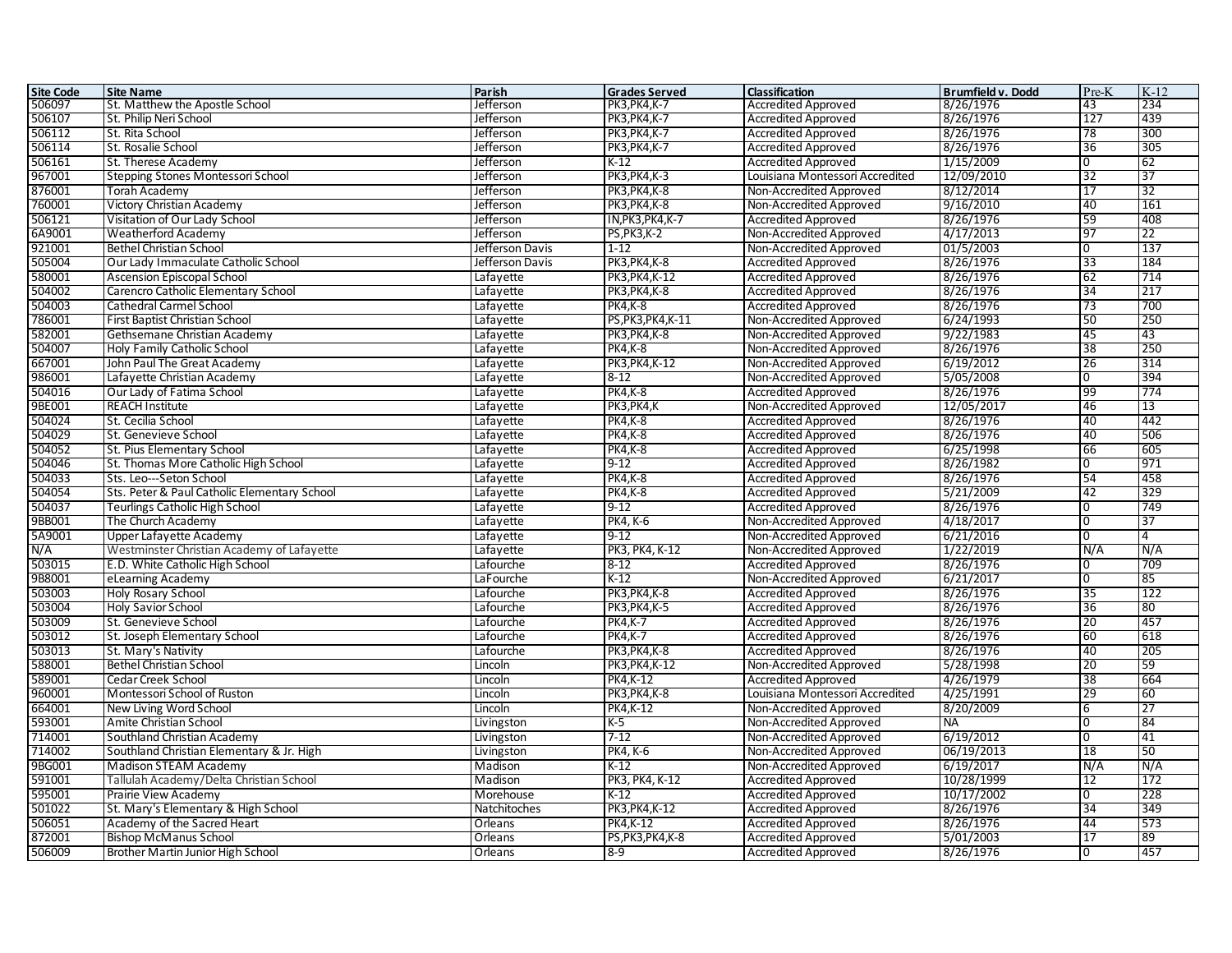| 506130<br>Brother Martin Sr. High School<br><b>Accredited Approved</b><br>668<br>Orleans<br>$10-12$<br>8/26/1976<br>$\overline{0}$<br>506010<br>$8 - 12$<br><b>Accredited Approved</b><br>8/26/1976<br>393<br>Cabrini High School<br><b>Orleans</b><br>0<br>770001<br>72<br><b>PK3, PK4, K-8</b><br>Non-Accredited Approved<br>1/28/1988<br>24<br>Calvary Baptist School<br>Orleans<br>710001<br>PK3, PK4, K<br>3/09/2012<br>10<br>Cathedral Montessori School<br>Orleans<br>Louisiana Montessori Accredited<br>54<br>506013<br><b>PK4,K-7</b><br>779<br>Christian Brothers School<br>Orleans<br><b>Accredited Approved</b><br>8/26/1976<br>63<br>522002<br>PK3, PK4, K-12<br>01/15/2009<br>Conquering Word Christian Academy Eastbank<br>Orleans<br>Non-Accredited Approved<br>0<br>$\overline{0}$<br>736001<br><b>PK3, PK4, K</b><br>Louisiana Montessori Accredited<br>6/19/2013<br>Crescent City Montessori School<br>Orleans<br>33<br>4<br>506016<br>$8-9$<br>$\overline{0}$<br>216<br>De La Salle Junior High School<br>Orleans<br><b>Accredited Approved</b><br>8/26/1976<br>365<br>$10 - 12$<br>506123<br>De La Salle Senior High School<br><b>Accredited Approved</b><br>8/26/1976<br>Orleans<br>$\Omega$<br>177<br>994001<br>Ecole Bilingue de la Nouvelle---Orleans<br><b>PK4,K-8</b><br>Non-Accredited Approved<br>4/20/2006<br>45<br>Orleans<br>506157<br>Non-Accredited Approved<br>12/12/2002<br>38<br>223<br>Good Shepherd Nativity Mission School<br>Orleans<br>$K-7$<br><b>PK4,K-12</b><br>18<br>963<br>506125<br><b>Holy Cross School</b><br><b>Accredited Approved</b><br>8/26/1976<br>Orleans<br>440<br>506021<br>Holy Name of Jesus School<br><b>PK3, PK4, K-7</b><br><b>Accredited Approved</b><br>8/26/1976<br>105<br>Orleans<br>9B7001<br>$1 - 12$<br>Non-Accredited Approved<br>3/07/2017<br>$\overline{0}$<br>8<br><b>Hype Academy</b><br>Orleans<br><b>PK4,K-12</b><br>974<br>620001<br>Isidore Newman School<br>8/26/1976<br>71<br>Orleans<br>Accredited Approved<br>506131<br>Jesuit Junior High School<br>$8 - 9$<br><b>Accredited Approved</b><br>8/26/1976<br>565<br>Orleans<br>$\Omega$<br>$10 - 12$<br>506029<br>808<br>Jesuit Senior High School<br>Orleans<br><b>Accredited Approved</b><br>8/26/1976<br>$\overline{0}$<br>19<br>927001<br>Life of Christ Christian Academy/Alternative<br><b>PK4,K-12</b><br>Non-Accredited Approved<br>11/02/2000<br>Orleans<br>$K-12$<br>5/19/2005<br>32<br>989001<br>Light City Christian Academy<br>Orleans<br>Non-Accredited Approved<br>$\overline{0}$<br>131<br>621001<br><b>PK3, PK4, K-8</b><br>Non-Accredited Approved<br>8/20/2009<br>McMillian's First Steps CCDC<br>Orleans<br>75<br>506033<br>8/26/1976<br>$\overline{0}$<br>1230<br>Mount Carmel Academy<br>Orleans<br>$8 - 12$<br><b>Accredited Approved</b><br>897001<br>New Orleans Adventist Academy<br>K-8<br>9/19/2002<br>31<br>Orleans<br>Non-Accredited Approved<br>$\overline{0}$<br>711001<br>NG<br>6/19/2013<br>Raphael Academy<br>Orleans<br>Non-Accredited Approved<br>8<br>506048<br><b>PK3, PK4, K-7</b><br>8/26/1976<br>75<br>391<br>Resurrection of Our Lord School<br>Orleans<br>Non-Accredited Approved<br>204<br>506055<br>St. Alphonsus School<br>Non-Accredited Approved<br>8/26/1976<br>30<br>Orleans<br><b>PK4,K-7</b><br>338<br>506056<br>St. Andrew the Apostle School<br><b>PK3, PK4, K-7</b><br>08/26/1976<br>77<br>Orleans<br><b>Accredited Approved</b><br>127<br>806001<br>8/26/1976<br>St. Andrew's Episcopal School<br><b>PK4,K-8</b><br><b>Accredited Approved</b><br>19<br>Orleans<br>506061<br>$7-12$<br>10/01/1991<br>535<br>St. Augustine Senior High School<br>Orleans<br>Accredited Approved<br>$\overline{0}$<br>506159<br><b>PK4,K-4</b><br>57<br>Non-Accredited Approved<br>St. Benedict the Moor<br>Orleans<br>10/29/1998<br>q<br>587<br>506071<br>St. Dominic School<br>PK3, PK4, K-7<br><b>Accredited Approved</b><br>8/26/1976<br>129<br>Orleans<br>246<br>625001<br>St. George's Episcopal School<br><b>PK3, PK4, K-8</b><br><b>Accredited Approved</b><br>8/26/1976<br>90<br>Orleans<br>506079<br>St. Joan of Arc School<br><b>PK4,K-7</b><br><b>Accredited Approved</b><br>8/26/1976<br>24<br>166<br>Orleans<br>132<br>626001<br>St. John Lutheran School<br>Orleans<br><b>PK3, PK4, K-8</b><br>Non-Accredited Approved<br>5/28/1981<br>15<br>$\overline{0}$<br>157<br>506122<br>St. Katharine Drexel Preparatory School<br>$8 - 12$<br><b>Accredited Approved</b><br>8/26/1976<br>Orleans<br>217<br>506087<br><b>PK4,K-7</b><br>Non-Accredited Approved<br>8/26/1976<br>37<br>St. Leo the Great<br>Orleans<br>506095<br>487<br>St. Mary's Academy<br>Orleans<br>PK3, PK4, K-12<br><b>Accredited Approved</b><br>8/26/1976<br>68<br>888<br>506096<br>St. Mary's Dominican High School<br>Orleans<br>$8 - 12$<br><b>Accredited Approved</b><br>8/26/1976<br>$\Omega$<br>506099<br>St. Michael Special School<br><b>NG</b><br><b>Accredited Approved</b><br>8/26/1976<br>$\overline{0}$<br>145<br>Orleans<br>206<br>628001<br>PK4,K-8<br>25<br>St. Paul's Episcopal School (E)<br>Orleans<br><b>Accredited Approved</b><br>8/26/1976<br>421<br>506108<br>St. Pius X School<br><b>PS, PK4, K-7</b><br><b>Accredited Approved</b><br>8/26/1976<br>109<br>Orleans<br>170<br>506111<br>St. Rita School<br><b>PK4,K-8</b><br>8/26/1976<br>Orleans<br>Accredited Approved<br>41<br>506116<br>PK3, PK4, K-7<br>24<br>161<br>St. Stephen School<br>Orleans<br>Non-Accredited Approved<br>8/26/1976<br>506160<br><b>PK3, PK4, K-7</b><br>5/23/1985<br>69<br>283<br><b>Stuart Hall School for Boys</b><br><b>Orleans</b><br><b>Accredited Approved</b><br>420<br>618001<br>The Louise S. McGehee School<br><b>PK4,K-12</b><br>40<br>Orleans<br><b>Accredited Approved</b><br>8/26/1976<br>938001<br>PK4,K-8<br>9/20/2001<br>The Upperroom Bible Church Academy<br>Non-Accredited Approved<br>0<br>$\overline{0}$<br>Orleans<br>938002<br>The Upperroom Bible Church Academy---Paris Avenue<br>$K-2$<br>Non-Accredited Approved<br>9/20/2001<br>$\overline{0}$<br>Orleans<br>$\Omega$<br>PK4,K-8<br>629001<br><b>Accredited Approved</b><br>8/26/1976<br>43<br>302<br>Trinity Episcopal School<br>Orleans<br>961001<br>University Montessori School<br>PK3, PK4, K<br>Louisiana Montessori Accredited<br>8/12/2014<br>35<br>Orleans<br>5.<br>506120<br>$8 - 12$<br>8/26/1976<br>$\overline{0}$<br>318<br>Ursuline Academy<br>Orleans<br><b>Accredited Approved</b><br><b>PK3, PK4, K-7</b><br>249<br>506119<br>Ursuline Elementary Academy<br>Orleans<br><b>Accredited Approved</b><br>8/26/1976<br>35<br>5A7001<br>6/19/2013<br>98<br>Waldorf School of New Orleans<br>Orleans<br><b>PK4,K-8</b><br><b>Accredited Approved</b><br>22<br>281<br>886001<br>Claiborne Christian School (CG)<br><b>PK4.K-12</b><br>5/28/1998<br>120<br>Ouachita<br><b>Accredited Approved</b> | <b>Site Code</b> | <b>Site Name</b>         | Parish   | <b>Grades Served</b> | <b>Classification</b>   | <b>Brumfield v. Dodd</b> | Pre-K | $K-12$ |
|------------------------------------------------------------------------------------------------------------------------------------------------------------------------------------------------------------------------------------------------------------------------------------------------------------------------------------------------------------------------------------------------------------------------------------------------------------------------------------------------------------------------------------------------------------------------------------------------------------------------------------------------------------------------------------------------------------------------------------------------------------------------------------------------------------------------------------------------------------------------------------------------------------------------------------------------------------------------------------------------------------------------------------------------------------------------------------------------------------------------------------------------------------------------------------------------------------------------------------------------------------------------------------------------------------------------------------------------------------------------------------------------------------------------------------------------------------------------------------------------------------------------------------------------------------------------------------------------------------------------------------------------------------------------------------------------------------------------------------------------------------------------------------------------------------------------------------------------------------------------------------------------------------------------------------------------------------------------------------------------------------------------------------------------------------------------------------------------------------------------------------------------------------------------------------------------------------------------------------------------------------------------------------------------------------------------------------------------------------------------------------------------------------------------------------------------------------------------------------------------------------------------------------------------------------------------------------------------------------------------------------------------------------------------------------------------------------------------------------------------------------------------------------------------------------------------------------------------------------------------------------------------------------------------------------------------------------------------------------------------------------------------------------------------------------------------------------------------------------------------------------------------------------------------------------------------------------------------------------------------------------------------------------------------------------------------------------------------------------------------------------------------------------------------------------------------------------------------------------------------------------------------------------------------------------------------------------------------------------------------------------------------------------------------------------------------------------------------------------------------------------------------------------------------------------------------------------------------------------------------------------------------------------------------------------------------------------------------------------------------------------------------------------------------------------------------------------------------------------------------------------------------------------------------------------------------------------------------------------------------------------------------------------------------------------------------------------------------------------------------------------------------------------------------------------------------------------------------------------------------------------------------------------------------------------------------------------------------------------------------------------------------------------------------------------------------------------------------------------------------------------------------------------------------------------------------------------------------------------------------------------------------------------------------------------------------------------------------------------------------------------------------------------------------------------------------------------------------------------------------------------------------------------------------------------------------------------------------------------------------------------------------------------------------------------------------------------------------------------------------------------------------------------------------------------------------------------------------------------------------------------------------------------------------------------------------------------------------------------------------------------------------------------------------------------------------------------------------------------------------------------------------------------------------------------------------------------------------------------------------------------------------------------------------------------------------------------------------------------------------------------------------------------------------------------------------------------------------------------------------------------------------------------------------------------------------------------------------------------------------------------------------------------------------------------------------------------------------------------------------------------------------------------------------------------------------------------------------------------------------------------------------------------------------------------------------------------------------------------------------------------------------------------------------------------------------------------------------------------------------------------------------------------------------------------------------------------------------------|------------------|--------------------------|----------|----------------------|-------------------------|--------------------------|-------|--------|
|                                                                                                                                                                                                                                                                                                                                                                                                                                                                                                                                                                                                                                                                                                                                                                                                                                                                                                                                                                                                                                                                                                                                                                                                                                                                                                                                                                                                                                                                                                                                                                                                                                                                                                                                                                                                                                                                                                                                                                                                                                                                                                                                                                                                                                                                                                                                                                                                                                                                                                                                                                                                                                                                                                                                                                                                                                                                                                                                                                                                                                                                                                                                                                                                                                                                                                                                                                                                                                                                                                                                                                                                                                                                                                                                                                                                                                                                                                                                                                                                                                                                                                                                                                                                                                                                                                                                                                                                                                                                                                                                                                                                                                                                                                                                                                                                                                                                                                                                                                                                                                                                                                                                                                                                                                                                                                                                                                                                                                                                                                                                                                                                                                                                                                                                                                                                                                                                                                                                                                                                                                                                                                                                                                                                                                                                                                                                                                                                                                                                                                                                                                                                                                                                                                                                                                                                                                                      |                  |                          |          |                      |                         |                          |       |        |
|                                                                                                                                                                                                                                                                                                                                                                                                                                                                                                                                                                                                                                                                                                                                                                                                                                                                                                                                                                                                                                                                                                                                                                                                                                                                                                                                                                                                                                                                                                                                                                                                                                                                                                                                                                                                                                                                                                                                                                                                                                                                                                                                                                                                                                                                                                                                                                                                                                                                                                                                                                                                                                                                                                                                                                                                                                                                                                                                                                                                                                                                                                                                                                                                                                                                                                                                                                                                                                                                                                                                                                                                                                                                                                                                                                                                                                                                                                                                                                                                                                                                                                                                                                                                                                                                                                                                                                                                                                                                                                                                                                                                                                                                                                                                                                                                                                                                                                                                                                                                                                                                                                                                                                                                                                                                                                                                                                                                                                                                                                                                                                                                                                                                                                                                                                                                                                                                                                                                                                                                                                                                                                                                                                                                                                                                                                                                                                                                                                                                                                                                                                                                                                                                                                                                                                                                                                                      |                  |                          |          |                      |                         |                          |       |        |
|                                                                                                                                                                                                                                                                                                                                                                                                                                                                                                                                                                                                                                                                                                                                                                                                                                                                                                                                                                                                                                                                                                                                                                                                                                                                                                                                                                                                                                                                                                                                                                                                                                                                                                                                                                                                                                                                                                                                                                                                                                                                                                                                                                                                                                                                                                                                                                                                                                                                                                                                                                                                                                                                                                                                                                                                                                                                                                                                                                                                                                                                                                                                                                                                                                                                                                                                                                                                                                                                                                                                                                                                                                                                                                                                                                                                                                                                                                                                                                                                                                                                                                                                                                                                                                                                                                                                                                                                                                                                                                                                                                                                                                                                                                                                                                                                                                                                                                                                                                                                                                                                                                                                                                                                                                                                                                                                                                                                                                                                                                                                                                                                                                                                                                                                                                                                                                                                                                                                                                                                                                                                                                                                                                                                                                                                                                                                                                                                                                                                                                                                                                                                                                                                                                                                                                                                                                                      |                  |                          |          |                      |                         |                          |       |        |
|                                                                                                                                                                                                                                                                                                                                                                                                                                                                                                                                                                                                                                                                                                                                                                                                                                                                                                                                                                                                                                                                                                                                                                                                                                                                                                                                                                                                                                                                                                                                                                                                                                                                                                                                                                                                                                                                                                                                                                                                                                                                                                                                                                                                                                                                                                                                                                                                                                                                                                                                                                                                                                                                                                                                                                                                                                                                                                                                                                                                                                                                                                                                                                                                                                                                                                                                                                                                                                                                                                                                                                                                                                                                                                                                                                                                                                                                                                                                                                                                                                                                                                                                                                                                                                                                                                                                                                                                                                                                                                                                                                                                                                                                                                                                                                                                                                                                                                                                                                                                                                                                                                                                                                                                                                                                                                                                                                                                                                                                                                                                                                                                                                                                                                                                                                                                                                                                                                                                                                                                                                                                                                                                                                                                                                                                                                                                                                                                                                                                                                                                                                                                                                                                                                                                                                                                                                                      |                  |                          |          |                      |                         |                          |       |        |
|                                                                                                                                                                                                                                                                                                                                                                                                                                                                                                                                                                                                                                                                                                                                                                                                                                                                                                                                                                                                                                                                                                                                                                                                                                                                                                                                                                                                                                                                                                                                                                                                                                                                                                                                                                                                                                                                                                                                                                                                                                                                                                                                                                                                                                                                                                                                                                                                                                                                                                                                                                                                                                                                                                                                                                                                                                                                                                                                                                                                                                                                                                                                                                                                                                                                                                                                                                                                                                                                                                                                                                                                                                                                                                                                                                                                                                                                                                                                                                                                                                                                                                                                                                                                                                                                                                                                                                                                                                                                                                                                                                                                                                                                                                                                                                                                                                                                                                                                                                                                                                                                                                                                                                                                                                                                                                                                                                                                                                                                                                                                                                                                                                                                                                                                                                                                                                                                                                                                                                                                                                                                                                                                                                                                                                                                                                                                                                                                                                                                                                                                                                                                                                                                                                                                                                                                                                                      |                  |                          |          |                      |                         |                          |       |        |
|                                                                                                                                                                                                                                                                                                                                                                                                                                                                                                                                                                                                                                                                                                                                                                                                                                                                                                                                                                                                                                                                                                                                                                                                                                                                                                                                                                                                                                                                                                                                                                                                                                                                                                                                                                                                                                                                                                                                                                                                                                                                                                                                                                                                                                                                                                                                                                                                                                                                                                                                                                                                                                                                                                                                                                                                                                                                                                                                                                                                                                                                                                                                                                                                                                                                                                                                                                                                                                                                                                                                                                                                                                                                                                                                                                                                                                                                                                                                                                                                                                                                                                                                                                                                                                                                                                                                                                                                                                                                                                                                                                                                                                                                                                                                                                                                                                                                                                                                                                                                                                                                                                                                                                                                                                                                                                                                                                                                                                                                                                                                                                                                                                                                                                                                                                                                                                                                                                                                                                                                                                                                                                                                                                                                                                                                                                                                                                                                                                                                                                                                                                                                                                                                                                                                                                                                                                                      |                  |                          |          |                      |                         |                          |       |        |
|                                                                                                                                                                                                                                                                                                                                                                                                                                                                                                                                                                                                                                                                                                                                                                                                                                                                                                                                                                                                                                                                                                                                                                                                                                                                                                                                                                                                                                                                                                                                                                                                                                                                                                                                                                                                                                                                                                                                                                                                                                                                                                                                                                                                                                                                                                                                                                                                                                                                                                                                                                                                                                                                                                                                                                                                                                                                                                                                                                                                                                                                                                                                                                                                                                                                                                                                                                                                                                                                                                                                                                                                                                                                                                                                                                                                                                                                                                                                                                                                                                                                                                                                                                                                                                                                                                                                                                                                                                                                                                                                                                                                                                                                                                                                                                                                                                                                                                                                                                                                                                                                                                                                                                                                                                                                                                                                                                                                                                                                                                                                                                                                                                                                                                                                                                                                                                                                                                                                                                                                                                                                                                                                                                                                                                                                                                                                                                                                                                                                                                                                                                                                                                                                                                                                                                                                                                                      |                  |                          |          |                      |                         |                          |       |        |
|                                                                                                                                                                                                                                                                                                                                                                                                                                                                                                                                                                                                                                                                                                                                                                                                                                                                                                                                                                                                                                                                                                                                                                                                                                                                                                                                                                                                                                                                                                                                                                                                                                                                                                                                                                                                                                                                                                                                                                                                                                                                                                                                                                                                                                                                                                                                                                                                                                                                                                                                                                                                                                                                                                                                                                                                                                                                                                                                                                                                                                                                                                                                                                                                                                                                                                                                                                                                                                                                                                                                                                                                                                                                                                                                                                                                                                                                                                                                                                                                                                                                                                                                                                                                                                                                                                                                                                                                                                                                                                                                                                                                                                                                                                                                                                                                                                                                                                                                                                                                                                                                                                                                                                                                                                                                                                                                                                                                                                                                                                                                                                                                                                                                                                                                                                                                                                                                                                                                                                                                                                                                                                                                                                                                                                                                                                                                                                                                                                                                                                                                                                                                                                                                                                                                                                                                                                                      |                  |                          |          |                      |                         |                          |       |        |
|                                                                                                                                                                                                                                                                                                                                                                                                                                                                                                                                                                                                                                                                                                                                                                                                                                                                                                                                                                                                                                                                                                                                                                                                                                                                                                                                                                                                                                                                                                                                                                                                                                                                                                                                                                                                                                                                                                                                                                                                                                                                                                                                                                                                                                                                                                                                                                                                                                                                                                                                                                                                                                                                                                                                                                                                                                                                                                                                                                                                                                                                                                                                                                                                                                                                                                                                                                                                                                                                                                                                                                                                                                                                                                                                                                                                                                                                                                                                                                                                                                                                                                                                                                                                                                                                                                                                                                                                                                                                                                                                                                                                                                                                                                                                                                                                                                                                                                                                                                                                                                                                                                                                                                                                                                                                                                                                                                                                                                                                                                                                                                                                                                                                                                                                                                                                                                                                                                                                                                                                                                                                                                                                                                                                                                                                                                                                                                                                                                                                                                                                                                                                                                                                                                                                                                                                                                                      |                  |                          |          |                      |                         |                          |       |        |
|                                                                                                                                                                                                                                                                                                                                                                                                                                                                                                                                                                                                                                                                                                                                                                                                                                                                                                                                                                                                                                                                                                                                                                                                                                                                                                                                                                                                                                                                                                                                                                                                                                                                                                                                                                                                                                                                                                                                                                                                                                                                                                                                                                                                                                                                                                                                                                                                                                                                                                                                                                                                                                                                                                                                                                                                                                                                                                                                                                                                                                                                                                                                                                                                                                                                                                                                                                                                                                                                                                                                                                                                                                                                                                                                                                                                                                                                                                                                                                                                                                                                                                                                                                                                                                                                                                                                                                                                                                                                                                                                                                                                                                                                                                                                                                                                                                                                                                                                                                                                                                                                                                                                                                                                                                                                                                                                                                                                                                                                                                                                                                                                                                                                                                                                                                                                                                                                                                                                                                                                                                                                                                                                                                                                                                                                                                                                                                                                                                                                                                                                                                                                                                                                                                                                                                                                                                                      |                  |                          |          |                      |                         |                          |       |        |
|                                                                                                                                                                                                                                                                                                                                                                                                                                                                                                                                                                                                                                                                                                                                                                                                                                                                                                                                                                                                                                                                                                                                                                                                                                                                                                                                                                                                                                                                                                                                                                                                                                                                                                                                                                                                                                                                                                                                                                                                                                                                                                                                                                                                                                                                                                                                                                                                                                                                                                                                                                                                                                                                                                                                                                                                                                                                                                                                                                                                                                                                                                                                                                                                                                                                                                                                                                                                                                                                                                                                                                                                                                                                                                                                                                                                                                                                                                                                                                                                                                                                                                                                                                                                                                                                                                                                                                                                                                                                                                                                                                                                                                                                                                                                                                                                                                                                                                                                                                                                                                                                                                                                                                                                                                                                                                                                                                                                                                                                                                                                                                                                                                                                                                                                                                                                                                                                                                                                                                                                                                                                                                                                                                                                                                                                                                                                                                                                                                                                                                                                                                                                                                                                                                                                                                                                                                                      |                  |                          |          |                      |                         |                          |       |        |
|                                                                                                                                                                                                                                                                                                                                                                                                                                                                                                                                                                                                                                                                                                                                                                                                                                                                                                                                                                                                                                                                                                                                                                                                                                                                                                                                                                                                                                                                                                                                                                                                                                                                                                                                                                                                                                                                                                                                                                                                                                                                                                                                                                                                                                                                                                                                                                                                                                                                                                                                                                                                                                                                                                                                                                                                                                                                                                                                                                                                                                                                                                                                                                                                                                                                                                                                                                                                                                                                                                                                                                                                                                                                                                                                                                                                                                                                                                                                                                                                                                                                                                                                                                                                                                                                                                                                                                                                                                                                                                                                                                                                                                                                                                                                                                                                                                                                                                                                                                                                                                                                                                                                                                                                                                                                                                                                                                                                                                                                                                                                                                                                                                                                                                                                                                                                                                                                                                                                                                                                                                                                                                                                                                                                                                                                                                                                                                                                                                                                                                                                                                                                                                                                                                                                                                                                                                                      |                  |                          |          |                      |                         |                          |       |        |
|                                                                                                                                                                                                                                                                                                                                                                                                                                                                                                                                                                                                                                                                                                                                                                                                                                                                                                                                                                                                                                                                                                                                                                                                                                                                                                                                                                                                                                                                                                                                                                                                                                                                                                                                                                                                                                                                                                                                                                                                                                                                                                                                                                                                                                                                                                                                                                                                                                                                                                                                                                                                                                                                                                                                                                                                                                                                                                                                                                                                                                                                                                                                                                                                                                                                                                                                                                                                                                                                                                                                                                                                                                                                                                                                                                                                                                                                                                                                                                                                                                                                                                                                                                                                                                                                                                                                                                                                                                                                                                                                                                                                                                                                                                                                                                                                                                                                                                                                                                                                                                                                                                                                                                                                                                                                                                                                                                                                                                                                                                                                                                                                                                                                                                                                                                                                                                                                                                                                                                                                                                                                                                                                                                                                                                                                                                                                                                                                                                                                                                                                                                                                                                                                                                                                                                                                                                                      |                  |                          |          |                      |                         |                          |       |        |
|                                                                                                                                                                                                                                                                                                                                                                                                                                                                                                                                                                                                                                                                                                                                                                                                                                                                                                                                                                                                                                                                                                                                                                                                                                                                                                                                                                                                                                                                                                                                                                                                                                                                                                                                                                                                                                                                                                                                                                                                                                                                                                                                                                                                                                                                                                                                                                                                                                                                                                                                                                                                                                                                                                                                                                                                                                                                                                                                                                                                                                                                                                                                                                                                                                                                                                                                                                                                                                                                                                                                                                                                                                                                                                                                                                                                                                                                                                                                                                                                                                                                                                                                                                                                                                                                                                                                                                                                                                                                                                                                                                                                                                                                                                                                                                                                                                                                                                                                                                                                                                                                                                                                                                                                                                                                                                                                                                                                                                                                                                                                                                                                                                                                                                                                                                                                                                                                                                                                                                                                                                                                                                                                                                                                                                                                                                                                                                                                                                                                                                                                                                                                                                                                                                                                                                                                                                                      |                  |                          |          |                      |                         |                          |       |        |
|                                                                                                                                                                                                                                                                                                                                                                                                                                                                                                                                                                                                                                                                                                                                                                                                                                                                                                                                                                                                                                                                                                                                                                                                                                                                                                                                                                                                                                                                                                                                                                                                                                                                                                                                                                                                                                                                                                                                                                                                                                                                                                                                                                                                                                                                                                                                                                                                                                                                                                                                                                                                                                                                                                                                                                                                                                                                                                                                                                                                                                                                                                                                                                                                                                                                                                                                                                                                                                                                                                                                                                                                                                                                                                                                                                                                                                                                                                                                                                                                                                                                                                                                                                                                                                                                                                                                                                                                                                                                                                                                                                                                                                                                                                                                                                                                                                                                                                                                                                                                                                                                                                                                                                                                                                                                                                                                                                                                                                                                                                                                                                                                                                                                                                                                                                                                                                                                                                                                                                                                                                                                                                                                                                                                                                                                                                                                                                                                                                                                                                                                                                                                                                                                                                                                                                                                                                                      |                  |                          |          |                      |                         |                          |       |        |
|                                                                                                                                                                                                                                                                                                                                                                                                                                                                                                                                                                                                                                                                                                                                                                                                                                                                                                                                                                                                                                                                                                                                                                                                                                                                                                                                                                                                                                                                                                                                                                                                                                                                                                                                                                                                                                                                                                                                                                                                                                                                                                                                                                                                                                                                                                                                                                                                                                                                                                                                                                                                                                                                                                                                                                                                                                                                                                                                                                                                                                                                                                                                                                                                                                                                                                                                                                                                                                                                                                                                                                                                                                                                                                                                                                                                                                                                                                                                                                                                                                                                                                                                                                                                                                                                                                                                                                                                                                                                                                                                                                                                                                                                                                                                                                                                                                                                                                                                                                                                                                                                                                                                                                                                                                                                                                                                                                                                                                                                                                                                                                                                                                                                                                                                                                                                                                                                                                                                                                                                                                                                                                                                                                                                                                                                                                                                                                                                                                                                                                                                                                                                                                                                                                                                                                                                                                                      |                  |                          |          |                      |                         |                          |       |        |
|                                                                                                                                                                                                                                                                                                                                                                                                                                                                                                                                                                                                                                                                                                                                                                                                                                                                                                                                                                                                                                                                                                                                                                                                                                                                                                                                                                                                                                                                                                                                                                                                                                                                                                                                                                                                                                                                                                                                                                                                                                                                                                                                                                                                                                                                                                                                                                                                                                                                                                                                                                                                                                                                                                                                                                                                                                                                                                                                                                                                                                                                                                                                                                                                                                                                                                                                                                                                                                                                                                                                                                                                                                                                                                                                                                                                                                                                                                                                                                                                                                                                                                                                                                                                                                                                                                                                                                                                                                                                                                                                                                                                                                                                                                                                                                                                                                                                                                                                                                                                                                                                                                                                                                                                                                                                                                                                                                                                                                                                                                                                                                                                                                                                                                                                                                                                                                                                                                                                                                                                                                                                                                                                                                                                                                                                                                                                                                                                                                                                                                                                                                                                                                                                                                                                                                                                                                                      |                  |                          |          |                      |                         |                          |       |        |
|                                                                                                                                                                                                                                                                                                                                                                                                                                                                                                                                                                                                                                                                                                                                                                                                                                                                                                                                                                                                                                                                                                                                                                                                                                                                                                                                                                                                                                                                                                                                                                                                                                                                                                                                                                                                                                                                                                                                                                                                                                                                                                                                                                                                                                                                                                                                                                                                                                                                                                                                                                                                                                                                                                                                                                                                                                                                                                                                                                                                                                                                                                                                                                                                                                                                                                                                                                                                                                                                                                                                                                                                                                                                                                                                                                                                                                                                                                                                                                                                                                                                                                                                                                                                                                                                                                                                                                                                                                                                                                                                                                                                                                                                                                                                                                                                                                                                                                                                                                                                                                                                                                                                                                                                                                                                                                                                                                                                                                                                                                                                                                                                                                                                                                                                                                                                                                                                                                                                                                                                                                                                                                                                                                                                                                                                                                                                                                                                                                                                                                                                                                                                                                                                                                                                                                                                                                                      |                  |                          |          |                      |                         |                          |       |        |
|                                                                                                                                                                                                                                                                                                                                                                                                                                                                                                                                                                                                                                                                                                                                                                                                                                                                                                                                                                                                                                                                                                                                                                                                                                                                                                                                                                                                                                                                                                                                                                                                                                                                                                                                                                                                                                                                                                                                                                                                                                                                                                                                                                                                                                                                                                                                                                                                                                                                                                                                                                                                                                                                                                                                                                                                                                                                                                                                                                                                                                                                                                                                                                                                                                                                                                                                                                                                                                                                                                                                                                                                                                                                                                                                                                                                                                                                                                                                                                                                                                                                                                                                                                                                                                                                                                                                                                                                                                                                                                                                                                                                                                                                                                                                                                                                                                                                                                                                                                                                                                                                                                                                                                                                                                                                                                                                                                                                                                                                                                                                                                                                                                                                                                                                                                                                                                                                                                                                                                                                                                                                                                                                                                                                                                                                                                                                                                                                                                                                                                                                                                                                                                                                                                                                                                                                                                                      |                  |                          |          |                      |                         |                          |       |        |
|                                                                                                                                                                                                                                                                                                                                                                                                                                                                                                                                                                                                                                                                                                                                                                                                                                                                                                                                                                                                                                                                                                                                                                                                                                                                                                                                                                                                                                                                                                                                                                                                                                                                                                                                                                                                                                                                                                                                                                                                                                                                                                                                                                                                                                                                                                                                                                                                                                                                                                                                                                                                                                                                                                                                                                                                                                                                                                                                                                                                                                                                                                                                                                                                                                                                                                                                                                                                                                                                                                                                                                                                                                                                                                                                                                                                                                                                                                                                                                                                                                                                                                                                                                                                                                                                                                                                                                                                                                                                                                                                                                                                                                                                                                                                                                                                                                                                                                                                                                                                                                                                                                                                                                                                                                                                                                                                                                                                                                                                                                                                                                                                                                                                                                                                                                                                                                                                                                                                                                                                                                                                                                                                                                                                                                                                                                                                                                                                                                                                                                                                                                                                                                                                                                                                                                                                                                                      |                  |                          |          |                      |                         |                          |       |        |
|                                                                                                                                                                                                                                                                                                                                                                                                                                                                                                                                                                                                                                                                                                                                                                                                                                                                                                                                                                                                                                                                                                                                                                                                                                                                                                                                                                                                                                                                                                                                                                                                                                                                                                                                                                                                                                                                                                                                                                                                                                                                                                                                                                                                                                                                                                                                                                                                                                                                                                                                                                                                                                                                                                                                                                                                                                                                                                                                                                                                                                                                                                                                                                                                                                                                                                                                                                                                                                                                                                                                                                                                                                                                                                                                                                                                                                                                                                                                                                                                                                                                                                                                                                                                                                                                                                                                                                                                                                                                                                                                                                                                                                                                                                                                                                                                                                                                                                                                                                                                                                                                                                                                                                                                                                                                                                                                                                                                                                                                                                                                                                                                                                                                                                                                                                                                                                                                                                                                                                                                                                                                                                                                                                                                                                                                                                                                                                                                                                                                                                                                                                                                                                                                                                                                                                                                                                                      |                  |                          |          |                      |                         |                          |       |        |
|                                                                                                                                                                                                                                                                                                                                                                                                                                                                                                                                                                                                                                                                                                                                                                                                                                                                                                                                                                                                                                                                                                                                                                                                                                                                                                                                                                                                                                                                                                                                                                                                                                                                                                                                                                                                                                                                                                                                                                                                                                                                                                                                                                                                                                                                                                                                                                                                                                                                                                                                                                                                                                                                                                                                                                                                                                                                                                                                                                                                                                                                                                                                                                                                                                                                                                                                                                                                                                                                                                                                                                                                                                                                                                                                                                                                                                                                                                                                                                                                                                                                                                                                                                                                                                                                                                                                                                                                                                                                                                                                                                                                                                                                                                                                                                                                                                                                                                                                                                                                                                                                                                                                                                                                                                                                                                                                                                                                                                                                                                                                                                                                                                                                                                                                                                                                                                                                                                                                                                                                                                                                                                                                                                                                                                                                                                                                                                                                                                                                                                                                                                                                                                                                                                                                                                                                                                                      |                  |                          |          |                      |                         |                          |       |        |
|                                                                                                                                                                                                                                                                                                                                                                                                                                                                                                                                                                                                                                                                                                                                                                                                                                                                                                                                                                                                                                                                                                                                                                                                                                                                                                                                                                                                                                                                                                                                                                                                                                                                                                                                                                                                                                                                                                                                                                                                                                                                                                                                                                                                                                                                                                                                                                                                                                                                                                                                                                                                                                                                                                                                                                                                                                                                                                                                                                                                                                                                                                                                                                                                                                                                                                                                                                                                                                                                                                                                                                                                                                                                                                                                                                                                                                                                                                                                                                                                                                                                                                                                                                                                                                                                                                                                                                                                                                                                                                                                                                                                                                                                                                                                                                                                                                                                                                                                                                                                                                                                                                                                                                                                                                                                                                                                                                                                                                                                                                                                                                                                                                                                                                                                                                                                                                                                                                                                                                                                                                                                                                                                                                                                                                                                                                                                                                                                                                                                                                                                                                                                                                                                                                                                                                                                                                                      |                  |                          |          |                      |                         |                          |       |        |
|                                                                                                                                                                                                                                                                                                                                                                                                                                                                                                                                                                                                                                                                                                                                                                                                                                                                                                                                                                                                                                                                                                                                                                                                                                                                                                                                                                                                                                                                                                                                                                                                                                                                                                                                                                                                                                                                                                                                                                                                                                                                                                                                                                                                                                                                                                                                                                                                                                                                                                                                                                                                                                                                                                                                                                                                                                                                                                                                                                                                                                                                                                                                                                                                                                                                                                                                                                                                                                                                                                                                                                                                                                                                                                                                                                                                                                                                                                                                                                                                                                                                                                                                                                                                                                                                                                                                                                                                                                                                                                                                                                                                                                                                                                                                                                                                                                                                                                                                                                                                                                                                                                                                                                                                                                                                                                                                                                                                                                                                                                                                                                                                                                                                                                                                                                                                                                                                                                                                                                                                                                                                                                                                                                                                                                                                                                                                                                                                                                                                                                                                                                                                                                                                                                                                                                                                                                                      |                  |                          |          |                      |                         |                          |       |        |
|                                                                                                                                                                                                                                                                                                                                                                                                                                                                                                                                                                                                                                                                                                                                                                                                                                                                                                                                                                                                                                                                                                                                                                                                                                                                                                                                                                                                                                                                                                                                                                                                                                                                                                                                                                                                                                                                                                                                                                                                                                                                                                                                                                                                                                                                                                                                                                                                                                                                                                                                                                                                                                                                                                                                                                                                                                                                                                                                                                                                                                                                                                                                                                                                                                                                                                                                                                                                                                                                                                                                                                                                                                                                                                                                                                                                                                                                                                                                                                                                                                                                                                                                                                                                                                                                                                                                                                                                                                                                                                                                                                                                                                                                                                                                                                                                                                                                                                                                                                                                                                                                                                                                                                                                                                                                                                                                                                                                                                                                                                                                                                                                                                                                                                                                                                                                                                                                                                                                                                                                                                                                                                                                                                                                                                                                                                                                                                                                                                                                                                                                                                                                                                                                                                                                                                                                                                                      |                  |                          |          |                      |                         |                          |       |        |
|                                                                                                                                                                                                                                                                                                                                                                                                                                                                                                                                                                                                                                                                                                                                                                                                                                                                                                                                                                                                                                                                                                                                                                                                                                                                                                                                                                                                                                                                                                                                                                                                                                                                                                                                                                                                                                                                                                                                                                                                                                                                                                                                                                                                                                                                                                                                                                                                                                                                                                                                                                                                                                                                                                                                                                                                                                                                                                                                                                                                                                                                                                                                                                                                                                                                                                                                                                                                                                                                                                                                                                                                                                                                                                                                                                                                                                                                                                                                                                                                                                                                                                                                                                                                                                                                                                                                                                                                                                                                                                                                                                                                                                                                                                                                                                                                                                                                                                                                                                                                                                                                                                                                                                                                                                                                                                                                                                                                                                                                                                                                                                                                                                                                                                                                                                                                                                                                                                                                                                                                                                                                                                                                                                                                                                                                                                                                                                                                                                                                                                                                                                                                                                                                                                                                                                                                                                                      |                  |                          |          |                      |                         |                          |       |        |
|                                                                                                                                                                                                                                                                                                                                                                                                                                                                                                                                                                                                                                                                                                                                                                                                                                                                                                                                                                                                                                                                                                                                                                                                                                                                                                                                                                                                                                                                                                                                                                                                                                                                                                                                                                                                                                                                                                                                                                                                                                                                                                                                                                                                                                                                                                                                                                                                                                                                                                                                                                                                                                                                                                                                                                                                                                                                                                                                                                                                                                                                                                                                                                                                                                                                                                                                                                                                                                                                                                                                                                                                                                                                                                                                                                                                                                                                                                                                                                                                                                                                                                                                                                                                                                                                                                                                                                                                                                                                                                                                                                                                                                                                                                                                                                                                                                                                                                                                                                                                                                                                                                                                                                                                                                                                                                                                                                                                                                                                                                                                                                                                                                                                                                                                                                                                                                                                                                                                                                                                                                                                                                                                                                                                                                                                                                                                                                                                                                                                                                                                                                                                                                                                                                                                                                                                                                                      |                  |                          |          |                      |                         |                          |       |        |
|                                                                                                                                                                                                                                                                                                                                                                                                                                                                                                                                                                                                                                                                                                                                                                                                                                                                                                                                                                                                                                                                                                                                                                                                                                                                                                                                                                                                                                                                                                                                                                                                                                                                                                                                                                                                                                                                                                                                                                                                                                                                                                                                                                                                                                                                                                                                                                                                                                                                                                                                                                                                                                                                                                                                                                                                                                                                                                                                                                                                                                                                                                                                                                                                                                                                                                                                                                                                                                                                                                                                                                                                                                                                                                                                                                                                                                                                                                                                                                                                                                                                                                                                                                                                                                                                                                                                                                                                                                                                                                                                                                                                                                                                                                                                                                                                                                                                                                                                                                                                                                                                                                                                                                                                                                                                                                                                                                                                                                                                                                                                                                                                                                                                                                                                                                                                                                                                                                                                                                                                                                                                                                                                                                                                                                                                                                                                                                                                                                                                                                                                                                                                                                                                                                                                                                                                                                                      |                  |                          |          |                      |                         |                          |       |        |
|                                                                                                                                                                                                                                                                                                                                                                                                                                                                                                                                                                                                                                                                                                                                                                                                                                                                                                                                                                                                                                                                                                                                                                                                                                                                                                                                                                                                                                                                                                                                                                                                                                                                                                                                                                                                                                                                                                                                                                                                                                                                                                                                                                                                                                                                                                                                                                                                                                                                                                                                                                                                                                                                                                                                                                                                                                                                                                                                                                                                                                                                                                                                                                                                                                                                                                                                                                                                                                                                                                                                                                                                                                                                                                                                                                                                                                                                                                                                                                                                                                                                                                                                                                                                                                                                                                                                                                                                                                                                                                                                                                                                                                                                                                                                                                                                                                                                                                                                                                                                                                                                                                                                                                                                                                                                                                                                                                                                                                                                                                                                                                                                                                                                                                                                                                                                                                                                                                                                                                                                                                                                                                                                                                                                                                                                                                                                                                                                                                                                                                                                                                                                                                                                                                                                                                                                                                                      |                  |                          |          |                      |                         |                          |       |        |
|                                                                                                                                                                                                                                                                                                                                                                                                                                                                                                                                                                                                                                                                                                                                                                                                                                                                                                                                                                                                                                                                                                                                                                                                                                                                                                                                                                                                                                                                                                                                                                                                                                                                                                                                                                                                                                                                                                                                                                                                                                                                                                                                                                                                                                                                                                                                                                                                                                                                                                                                                                                                                                                                                                                                                                                                                                                                                                                                                                                                                                                                                                                                                                                                                                                                                                                                                                                                                                                                                                                                                                                                                                                                                                                                                                                                                                                                                                                                                                                                                                                                                                                                                                                                                                                                                                                                                                                                                                                                                                                                                                                                                                                                                                                                                                                                                                                                                                                                                                                                                                                                                                                                                                                                                                                                                                                                                                                                                                                                                                                                                                                                                                                                                                                                                                                                                                                                                                                                                                                                                                                                                                                                                                                                                                                                                                                                                                                                                                                                                                                                                                                                                                                                                                                                                                                                                                                      |                  |                          |          |                      |                         |                          |       |        |
|                                                                                                                                                                                                                                                                                                                                                                                                                                                                                                                                                                                                                                                                                                                                                                                                                                                                                                                                                                                                                                                                                                                                                                                                                                                                                                                                                                                                                                                                                                                                                                                                                                                                                                                                                                                                                                                                                                                                                                                                                                                                                                                                                                                                                                                                                                                                                                                                                                                                                                                                                                                                                                                                                                                                                                                                                                                                                                                                                                                                                                                                                                                                                                                                                                                                                                                                                                                                                                                                                                                                                                                                                                                                                                                                                                                                                                                                                                                                                                                                                                                                                                                                                                                                                                                                                                                                                                                                                                                                                                                                                                                                                                                                                                                                                                                                                                                                                                                                                                                                                                                                                                                                                                                                                                                                                                                                                                                                                                                                                                                                                                                                                                                                                                                                                                                                                                                                                                                                                                                                                                                                                                                                                                                                                                                                                                                                                                                                                                                                                                                                                                                                                                                                                                                                                                                                                                                      |                  |                          |          |                      |                         |                          |       |        |
|                                                                                                                                                                                                                                                                                                                                                                                                                                                                                                                                                                                                                                                                                                                                                                                                                                                                                                                                                                                                                                                                                                                                                                                                                                                                                                                                                                                                                                                                                                                                                                                                                                                                                                                                                                                                                                                                                                                                                                                                                                                                                                                                                                                                                                                                                                                                                                                                                                                                                                                                                                                                                                                                                                                                                                                                                                                                                                                                                                                                                                                                                                                                                                                                                                                                                                                                                                                                                                                                                                                                                                                                                                                                                                                                                                                                                                                                                                                                                                                                                                                                                                                                                                                                                                                                                                                                                                                                                                                                                                                                                                                                                                                                                                                                                                                                                                                                                                                                                                                                                                                                                                                                                                                                                                                                                                                                                                                                                                                                                                                                                                                                                                                                                                                                                                                                                                                                                                                                                                                                                                                                                                                                                                                                                                                                                                                                                                                                                                                                                                                                                                                                                                                                                                                                                                                                                                                      |                  |                          |          |                      |                         |                          |       |        |
|                                                                                                                                                                                                                                                                                                                                                                                                                                                                                                                                                                                                                                                                                                                                                                                                                                                                                                                                                                                                                                                                                                                                                                                                                                                                                                                                                                                                                                                                                                                                                                                                                                                                                                                                                                                                                                                                                                                                                                                                                                                                                                                                                                                                                                                                                                                                                                                                                                                                                                                                                                                                                                                                                                                                                                                                                                                                                                                                                                                                                                                                                                                                                                                                                                                                                                                                                                                                                                                                                                                                                                                                                                                                                                                                                                                                                                                                                                                                                                                                                                                                                                                                                                                                                                                                                                                                                                                                                                                                                                                                                                                                                                                                                                                                                                                                                                                                                                                                                                                                                                                                                                                                                                                                                                                                                                                                                                                                                                                                                                                                                                                                                                                                                                                                                                                                                                                                                                                                                                                                                                                                                                                                                                                                                                                                                                                                                                                                                                                                                                                                                                                                                                                                                                                                                                                                                                                      |                  |                          |          |                      |                         |                          |       |        |
|                                                                                                                                                                                                                                                                                                                                                                                                                                                                                                                                                                                                                                                                                                                                                                                                                                                                                                                                                                                                                                                                                                                                                                                                                                                                                                                                                                                                                                                                                                                                                                                                                                                                                                                                                                                                                                                                                                                                                                                                                                                                                                                                                                                                                                                                                                                                                                                                                                                                                                                                                                                                                                                                                                                                                                                                                                                                                                                                                                                                                                                                                                                                                                                                                                                                                                                                                                                                                                                                                                                                                                                                                                                                                                                                                                                                                                                                                                                                                                                                                                                                                                                                                                                                                                                                                                                                                                                                                                                                                                                                                                                                                                                                                                                                                                                                                                                                                                                                                                                                                                                                                                                                                                                                                                                                                                                                                                                                                                                                                                                                                                                                                                                                                                                                                                                                                                                                                                                                                                                                                                                                                                                                                                                                                                                                                                                                                                                                                                                                                                                                                                                                                                                                                                                                                                                                                                                      |                  |                          |          |                      |                         |                          |       |        |
|                                                                                                                                                                                                                                                                                                                                                                                                                                                                                                                                                                                                                                                                                                                                                                                                                                                                                                                                                                                                                                                                                                                                                                                                                                                                                                                                                                                                                                                                                                                                                                                                                                                                                                                                                                                                                                                                                                                                                                                                                                                                                                                                                                                                                                                                                                                                                                                                                                                                                                                                                                                                                                                                                                                                                                                                                                                                                                                                                                                                                                                                                                                                                                                                                                                                                                                                                                                                                                                                                                                                                                                                                                                                                                                                                                                                                                                                                                                                                                                                                                                                                                                                                                                                                                                                                                                                                                                                                                                                                                                                                                                                                                                                                                                                                                                                                                                                                                                                                                                                                                                                                                                                                                                                                                                                                                                                                                                                                                                                                                                                                                                                                                                                                                                                                                                                                                                                                                                                                                                                                                                                                                                                                                                                                                                                                                                                                                                                                                                                                                                                                                                                                                                                                                                                                                                                                                                      |                  |                          |          |                      |                         |                          |       |        |
|                                                                                                                                                                                                                                                                                                                                                                                                                                                                                                                                                                                                                                                                                                                                                                                                                                                                                                                                                                                                                                                                                                                                                                                                                                                                                                                                                                                                                                                                                                                                                                                                                                                                                                                                                                                                                                                                                                                                                                                                                                                                                                                                                                                                                                                                                                                                                                                                                                                                                                                                                                                                                                                                                                                                                                                                                                                                                                                                                                                                                                                                                                                                                                                                                                                                                                                                                                                                                                                                                                                                                                                                                                                                                                                                                                                                                                                                                                                                                                                                                                                                                                                                                                                                                                                                                                                                                                                                                                                                                                                                                                                                                                                                                                                                                                                                                                                                                                                                                                                                                                                                                                                                                                                                                                                                                                                                                                                                                                                                                                                                                                                                                                                                                                                                                                                                                                                                                                                                                                                                                                                                                                                                                                                                                                                                                                                                                                                                                                                                                                                                                                                                                                                                                                                                                                                                                                                      |                  |                          |          |                      |                         |                          |       |        |
|                                                                                                                                                                                                                                                                                                                                                                                                                                                                                                                                                                                                                                                                                                                                                                                                                                                                                                                                                                                                                                                                                                                                                                                                                                                                                                                                                                                                                                                                                                                                                                                                                                                                                                                                                                                                                                                                                                                                                                                                                                                                                                                                                                                                                                                                                                                                                                                                                                                                                                                                                                                                                                                                                                                                                                                                                                                                                                                                                                                                                                                                                                                                                                                                                                                                                                                                                                                                                                                                                                                                                                                                                                                                                                                                                                                                                                                                                                                                                                                                                                                                                                                                                                                                                                                                                                                                                                                                                                                                                                                                                                                                                                                                                                                                                                                                                                                                                                                                                                                                                                                                                                                                                                                                                                                                                                                                                                                                                                                                                                                                                                                                                                                                                                                                                                                                                                                                                                                                                                                                                                                                                                                                                                                                                                                                                                                                                                                                                                                                                                                                                                                                                                                                                                                                                                                                                                                      |                  |                          |          |                      |                         |                          |       |        |
|                                                                                                                                                                                                                                                                                                                                                                                                                                                                                                                                                                                                                                                                                                                                                                                                                                                                                                                                                                                                                                                                                                                                                                                                                                                                                                                                                                                                                                                                                                                                                                                                                                                                                                                                                                                                                                                                                                                                                                                                                                                                                                                                                                                                                                                                                                                                                                                                                                                                                                                                                                                                                                                                                                                                                                                                                                                                                                                                                                                                                                                                                                                                                                                                                                                                                                                                                                                                                                                                                                                                                                                                                                                                                                                                                                                                                                                                                                                                                                                                                                                                                                                                                                                                                                                                                                                                                                                                                                                                                                                                                                                                                                                                                                                                                                                                                                                                                                                                                                                                                                                                                                                                                                                                                                                                                                                                                                                                                                                                                                                                                                                                                                                                                                                                                                                                                                                                                                                                                                                                                                                                                                                                                                                                                                                                                                                                                                                                                                                                                                                                                                                                                                                                                                                                                                                                                                                      |                  |                          |          |                      |                         |                          |       |        |
|                                                                                                                                                                                                                                                                                                                                                                                                                                                                                                                                                                                                                                                                                                                                                                                                                                                                                                                                                                                                                                                                                                                                                                                                                                                                                                                                                                                                                                                                                                                                                                                                                                                                                                                                                                                                                                                                                                                                                                                                                                                                                                                                                                                                                                                                                                                                                                                                                                                                                                                                                                                                                                                                                                                                                                                                                                                                                                                                                                                                                                                                                                                                                                                                                                                                                                                                                                                                                                                                                                                                                                                                                                                                                                                                                                                                                                                                                                                                                                                                                                                                                                                                                                                                                                                                                                                                                                                                                                                                                                                                                                                                                                                                                                                                                                                                                                                                                                                                                                                                                                                                                                                                                                                                                                                                                                                                                                                                                                                                                                                                                                                                                                                                                                                                                                                                                                                                                                                                                                                                                                                                                                                                                                                                                                                                                                                                                                                                                                                                                                                                                                                                                                                                                                                                                                                                                                                      |                  |                          |          |                      |                         |                          |       |        |
|                                                                                                                                                                                                                                                                                                                                                                                                                                                                                                                                                                                                                                                                                                                                                                                                                                                                                                                                                                                                                                                                                                                                                                                                                                                                                                                                                                                                                                                                                                                                                                                                                                                                                                                                                                                                                                                                                                                                                                                                                                                                                                                                                                                                                                                                                                                                                                                                                                                                                                                                                                                                                                                                                                                                                                                                                                                                                                                                                                                                                                                                                                                                                                                                                                                                                                                                                                                                                                                                                                                                                                                                                                                                                                                                                                                                                                                                                                                                                                                                                                                                                                                                                                                                                                                                                                                                                                                                                                                                                                                                                                                                                                                                                                                                                                                                                                                                                                                                                                                                                                                                                                                                                                                                                                                                                                                                                                                                                                                                                                                                                                                                                                                                                                                                                                                                                                                                                                                                                                                                                                                                                                                                                                                                                                                                                                                                                                                                                                                                                                                                                                                                                                                                                                                                                                                                                                                      |                  |                          |          |                      |                         |                          |       |        |
|                                                                                                                                                                                                                                                                                                                                                                                                                                                                                                                                                                                                                                                                                                                                                                                                                                                                                                                                                                                                                                                                                                                                                                                                                                                                                                                                                                                                                                                                                                                                                                                                                                                                                                                                                                                                                                                                                                                                                                                                                                                                                                                                                                                                                                                                                                                                                                                                                                                                                                                                                                                                                                                                                                                                                                                                                                                                                                                                                                                                                                                                                                                                                                                                                                                                                                                                                                                                                                                                                                                                                                                                                                                                                                                                                                                                                                                                                                                                                                                                                                                                                                                                                                                                                                                                                                                                                                                                                                                                                                                                                                                                                                                                                                                                                                                                                                                                                                                                                                                                                                                                                                                                                                                                                                                                                                                                                                                                                                                                                                                                                                                                                                                                                                                                                                                                                                                                                                                                                                                                                                                                                                                                                                                                                                                                                                                                                                                                                                                                                                                                                                                                                                                                                                                                                                                                                                                      |                  |                          |          |                      |                         |                          |       |        |
|                                                                                                                                                                                                                                                                                                                                                                                                                                                                                                                                                                                                                                                                                                                                                                                                                                                                                                                                                                                                                                                                                                                                                                                                                                                                                                                                                                                                                                                                                                                                                                                                                                                                                                                                                                                                                                                                                                                                                                                                                                                                                                                                                                                                                                                                                                                                                                                                                                                                                                                                                                                                                                                                                                                                                                                                                                                                                                                                                                                                                                                                                                                                                                                                                                                                                                                                                                                                                                                                                                                                                                                                                                                                                                                                                                                                                                                                                                                                                                                                                                                                                                                                                                                                                                                                                                                                                                                                                                                                                                                                                                                                                                                                                                                                                                                                                                                                                                                                                                                                                                                                                                                                                                                                                                                                                                                                                                                                                                                                                                                                                                                                                                                                                                                                                                                                                                                                                                                                                                                                                                                                                                                                                                                                                                                                                                                                                                                                                                                                                                                                                                                                                                                                                                                                                                                                                                                      |                  |                          |          |                      |                         |                          |       |        |
|                                                                                                                                                                                                                                                                                                                                                                                                                                                                                                                                                                                                                                                                                                                                                                                                                                                                                                                                                                                                                                                                                                                                                                                                                                                                                                                                                                                                                                                                                                                                                                                                                                                                                                                                                                                                                                                                                                                                                                                                                                                                                                                                                                                                                                                                                                                                                                                                                                                                                                                                                                                                                                                                                                                                                                                                                                                                                                                                                                                                                                                                                                                                                                                                                                                                                                                                                                                                                                                                                                                                                                                                                                                                                                                                                                                                                                                                                                                                                                                                                                                                                                                                                                                                                                                                                                                                                                                                                                                                                                                                                                                                                                                                                                                                                                                                                                                                                                                                                                                                                                                                                                                                                                                                                                                                                                                                                                                                                                                                                                                                                                                                                                                                                                                                                                                                                                                                                                                                                                                                                                                                                                                                                                                                                                                                                                                                                                                                                                                                                                                                                                                                                                                                                                                                                                                                                                                      |                  |                          |          |                      |                         |                          |       |        |
|                                                                                                                                                                                                                                                                                                                                                                                                                                                                                                                                                                                                                                                                                                                                                                                                                                                                                                                                                                                                                                                                                                                                                                                                                                                                                                                                                                                                                                                                                                                                                                                                                                                                                                                                                                                                                                                                                                                                                                                                                                                                                                                                                                                                                                                                                                                                                                                                                                                                                                                                                                                                                                                                                                                                                                                                                                                                                                                                                                                                                                                                                                                                                                                                                                                                                                                                                                                                                                                                                                                                                                                                                                                                                                                                                                                                                                                                                                                                                                                                                                                                                                                                                                                                                                                                                                                                                                                                                                                                                                                                                                                                                                                                                                                                                                                                                                                                                                                                                                                                                                                                                                                                                                                                                                                                                                                                                                                                                                                                                                                                                                                                                                                                                                                                                                                                                                                                                                                                                                                                                                                                                                                                                                                                                                                                                                                                                                                                                                                                                                                                                                                                                                                                                                                                                                                                                                                      |                  |                          |          |                      |                         |                          |       |        |
|                                                                                                                                                                                                                                                                                                                                                                                                                                                                                                                                                                                                                                                                                                                                                                                                                                                                                                                                                                                                                                                                                                                                                                                                                                                                                                                                                                                                                                                                                                                                                                                                                                                                                                                                                                                                                                                                                                                                                                                                                                                                                                                                                                                                                                                                                                                                                                                                                                                                                                                                                                                                                                                                                                                                                                                                                                                                                                                                                                                                                                                                                                                                                                                                                                                                                                                                                                                                                                                                                                                                                                                                                                                                                                                                                                                                                                                                                                                                                                                                                                                                                                                                                                                                                                                                                                                                                                                                                                                                                                                                                                                                                                                                                                                                                                                                                                                                                                                                                                                                                                                                                                                                                                                                                                                                                                                                                                                                                                                                                                                                                                                                                                                                                                                                                                                                                                                                                                                                                                                                                                                                                                                                                                                                                                                                                                                                                                                                                                                                                                                                                                                                                                                                                                                                                                                                                                                      |                  |                          |          |                      |                         |                          |       |        |
|                                                                                                                                                                                                                                                                                                                                                                                                                                                                                                                                                                                                                                                                                                                                                                                                                                                                                                                                                                                                                                                                                                                                                                                                                                                                                                                                                                                                                                                                                                                                                                                                                                                                                                                                                                                                                                                                                                                                                                                                                                                                                                                                                                                                                                                                                                                                                                                                                                                                                                                                                                                                                                                                                                                                                                                                                                                                                                                                                                                                                                                                                                                                                                                                                                                                                                                                                                                                                                                                                                                                                                                                                                                                                                                                                                                                                                                                                                                                                                                                                                                                                                                                                                                                                                                                                                                                                                                                                                                                                                                                                                                                                                                                                                                                                                                                                                                                                                                                                                                                                                                                                                                                                                                                                                                                                                                                                                                                                                                                                                                                                                                                                                                                                                                                                                                                                                                                                                                                                                                                                                                                                                                                                                                                                                                                                                                                                                                                                                                                                                                                                                                                                                                                                                                                                                                                                                                      |                  |                          |          |                      |                         |                          |       |        |
|                                                                                                                                                                                                                                                                                                                                                                                                                                                                                                                                                                                                                                                                                                                                                                                                                                                                                                                                                                                                                                                                                                                                                                                                                                                                                                                                                                                                                                                                                                                                                                                                                                                                                                                                                                                                                                                                                                                                                                                                                                                                                                                                                                                                                                                                                                                                                                                                                                                                                                                                                                                                                                                                                                                                                                                                                                                                                                                                                                                                                                                                                                                                                                                                                                                                                                                                                                                                                                                                                                                                                                                                                                                                                                                                                                                                                                                                                                                                                                                                                                                                                                                                                                                                                                                                                                                                                                                                                                                                                                                                                                                                                                                                                                                                                                                                                                                                                                                                                                                                                                                                                                                                                                                                                                                                                                                                                                                                                                                                                                                                                                                                                                                                                                                                                                                                                                                                                                                                                                                                                                                                                                                                                                                                                                                                                                                                                                                                                                                                                                                                                                                                                                                                                                                                                                                                                                                      |                  |                          |          |                      |                         |                          |       |        |
|                                                                                                                                                                                                                                                                                                                                                                                                                                                                                                                                                                                                                                                                                                                                                                                                                                                                                                                                                                                                                                                                                                                                                                                                                                                                                                                                                                                                                                                                                                                                                                                                                                                                                                                                                                                                                                                                                                                                                                                                                                                                                                                                                                                                                                                                                                                                                                                                                                                                                                                                                                                                                                                                                                                                                                                                                                                                                                                                                                                                                                                                                                                                                                                                                                                                                                                                                                                                                                                                                                                                                                                                                                                                                                                                                                                                                                                                                                                                                                                                                                                                                                                                                                                                                                                                                                                                                                                                                                                                                                                                                                                                                                                                                                                                                                                                                                                                                                                                                                                                                                                                                                                                                                                                                                                                                                                                                                                                                                                                                                                                                                                                                                                                                                                                                                                                                                                                                                                                                                                                                                                                                                                                                                                                                                                                                                                                                                                                                                                                                                                                                                                                                                                                                                                                                                                                                                                      |                  |                          |          |                      |                         |                          |       |        |
|                                                                                                                                                                                                                                                                                                                                                                                                                                                                                                                                                                                                                                                                                                                                                                                                                                                                                                                                                                                                                                                                                                                                                                                                                                                                                                                                                                                                                                                                                                                                                                                                                                                                                                                                                                                                                                                                                                                                                                                                                                                                                                                                                                                                                                                                                                                                                                                                                                                                                                                                                                                                                                                                                                                                                                                                                                                                                                                                                                                                                                                                                                                                                                                                                                                                                                                                                                                                                                                                                                                                                                                                                                                                                                                                                                                                                                                                                                                                                                                                                                                                                                                                                                                                                                                                                                                                                                                                                                                                                                                                                                                                                                                                                                                                                                                                                                                                                                                                                                                                                                                                                                                                                                                                                                                                                                                                                                                                                                                                                                                                                                                                                                                                                                                                                                                                                                                                                                                                                                                                                                                                                                                                                                                                                                                                                                                                                                                                                                                                                                                                                                                                                                                                                                                                                                                                                                                      |                  |                          |          |                      |                         |                          |       |        |
|                                                                                                                                                                                                                                                                                                                                                                                                                                                                                                                                                                                                                                                                                                                                                                                                                                                                                                                                                                                                                                                                                                                                                                                                                                                                                                                                                                                                                                                                                                                                                                                                                                                                                                                                                                                                                                                                                                                                                                                                                                                                                                                                                                                                                                                                                                                                                                                                                                                                                                                                                                                                                                                                                                                                                                                                                                                                                                                                                                                                                                                                                                                                                                                                                                                                                                                                                                                                                                                                                                                                                                                                                                                                                                                                                                                                                                                                                                                                                                                                                                                                                                                                                                                                                                                                                                                                                                                                                                                                                                                                                                                                                                                                                                                                                                                                                                                                                                                                                                                                                                                                                                                                                                                                                                                                                                                                                                                                                                                                                                                                                                                                                                                                                                                                                                                                                                                                                                                                                                                                                                                                                                                                                                                                                                                                                                                                                                                                                                                                                                                                                                                                                                                                                                                                                                                                                                                      |                  |                          |          |                      |                         |                          |       |        |
|                                                                                                                                                                                                                                                                                                                                                                                                                                                                                                                                                                                                                                                                                                                                                                                                                                                                                                                                                                                                                                                                                                                                                                                                                                                                                                                                                                                                                                                                                                                                                                                                                                                                                                                                                                                                                                                                                                                                                                                                                                                                                                                                                                                                                                                                                                                                                                                                                                                                                                                                                                                                                                                                                                                                                                                                                                                                                                                                                                                                                                                                                                                                                                                                                                                                                                                                                                                                                                                                                                                                                                                                                                                                                                                                                                                                                                                                                                                                                                                                                                                                                                                                                                                                                                                                                                                                                                                                                                                                                                                                                                                                                                                                                                                                                                                                                                                                                                                                                                                                                                                                                                                                                                                                                                                                                                                                                                                                                                                                                                                                                                                                                                                                                                                                                                                                                                                                                                                                                                                                                                                                                                                                                                                                                                                                                                                                                                                                                                                                                                                                                                                                                                                                                                                                                                                                                                                      |                  |                          |          |                      |                         |                          |       |        |
|                                                                                                                                                                                                                                                                                                                                                                                                                                                                                                                                                                                                                                                                                                                                                                                                                                                                                                                                                                                                                                                                                                                                                                                                                                                                                                                                                                                                                                                                                                                                                                                                                                                                                                                                                                                                                                                                                                                                                                                                                                                                                                                                                                                                                                                                                                                                                                                                                                                                                                                                                                                                                                                                                                                                                                                                                                                                                                                                                                                                                                                                                                                                                                                                                                                                                                                                                                                                                                                                                                                                                                                                                                                                                                                                                                                                                                                                                                                                                                                                                                                                                                                                                                                                                                                                                                                                                                                                                                                                                                                                                                                                                                                                                                                                                                                                                                                                                                                                                                                                                                                                                                                                                                                                                                                                                                                                                                                                                                                                                                                                                                                                                                                                                                                                                                                                                                                                                                                                                                                                                                                                                                                                                                                                                                                                                                                                                                                                                                                                                                                                                                                                                                                                                                                                                                                                                                                      |                  |                          |          |                      |                         |                          |       |        |
|                                                                                                                                                                                                                                                                                                                                                                                                                                                                                                                                                                                                                                                                                                                                                                                                                                                                                                                                                                                                                                                                                                                                                                                                                                                                                                                                                                                                                                                                                                                                                                                                                                                                                                                                                                                                                                                                                                                                                                                                                                                                                                                                                                                                                                                                                                                                                                                                                                                                                                                                                                                                                                                                                                                                                                                                                                                                                                                                                                                                                                                                                                                                                                                                                                                                                                                                                                                                                                                                                                                                                                                                                                                                                                                                                                                                                                                                                                                                                                                                                                                                                                                                                                                                                                                                                                                                                                                                                                                                                                                                                                                                                                                                                                                                                                                                                                                                                                                                                                                                                                                                                                                                                                                                                                                                                                                                                                                                                                                                                                                                                                                                                                                                                                                                                                                                                                                                                                                                                                                                                                                                                                                                                                                                                                                                                                                                                                                                                                                                                                                                                                                                                                                                                                                                                                                                                                                      |                  |                          |          |                      |                         |                          |       |        |
|                                                                                                                                                                                                                                                                                                                                                                                                                                                                                                                                                                                                                                                                                                                                                                                                                                                                                                                                                                                                                                                                                                                                                                                                                                                                                                                                                                                                                                                                                                                                                                                                                                                                                                                                                                                                                                                                                                                                                                                                                                                                                                                                                                                                                                                                                                                                                                                                                                                                                                                                                                                                                                                                                                                                                                                                                                                                                                                                                                                                                                                                                                                                                                                                                                                                                                                                                                                                                                                                                                                                                                                                                                                                                                                                                                                                                                                                                                                                                                                                                                                                                                                                                                                                                                                                                                                                                                                                                                                                                                                                                                                                                                                                                                                                                                                                                                                                                                                                                                                                                                                                                                                                                                                                                                                                                                                                                                                                                                                                                                                                                                                                                                                                                                                                                                                                                                                                                                                                                                                                                                                                                                                                                                                                                                                                                                                                                                                                                                                                                                                                                                                                                                                                                                                                                                                                                                                      | 874001           | Northeast Baptist School | Ouachita | PK3, PK4, K-12       | Non-Accredited Approved | 4/27/2000                | 29    | 196    |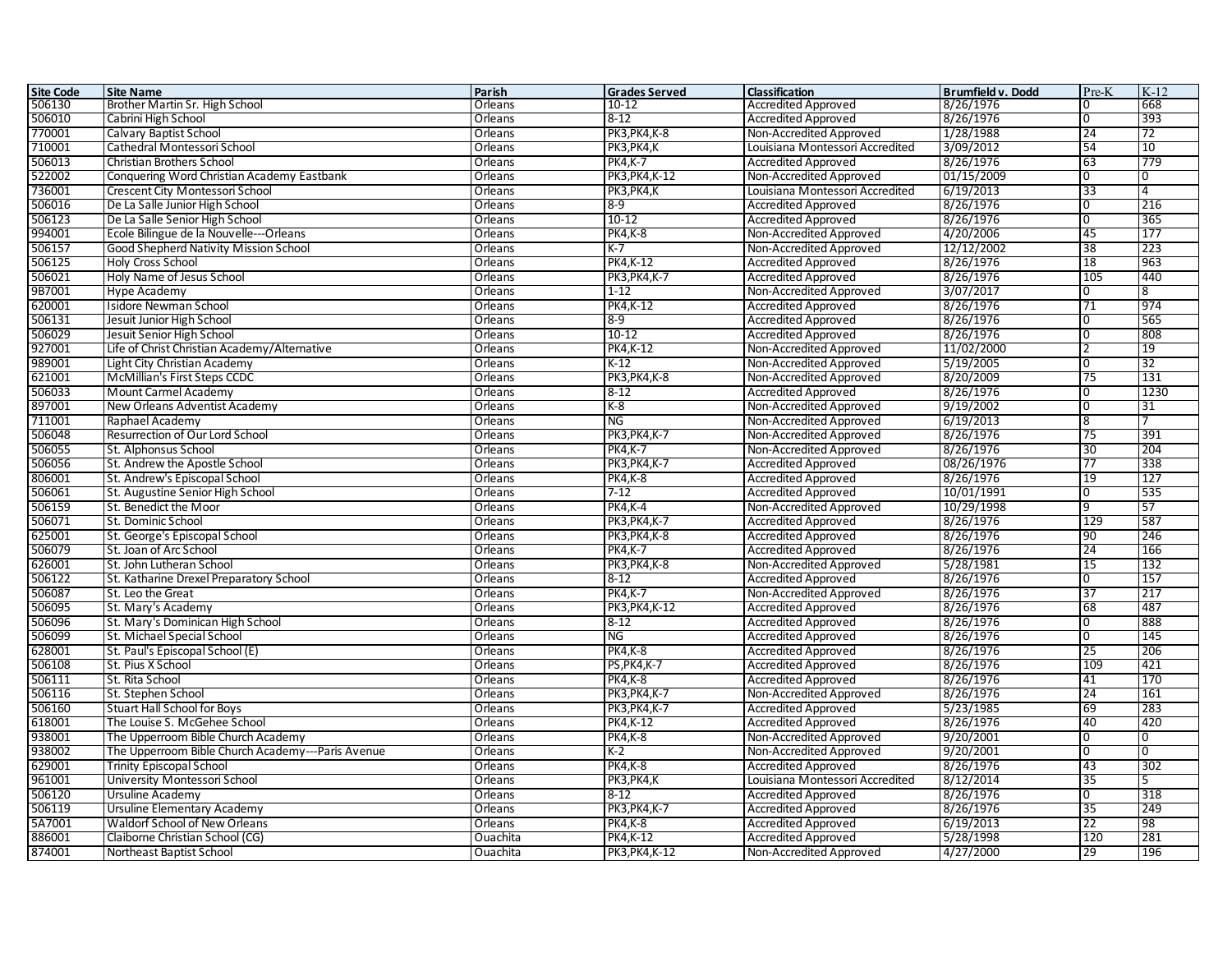| <b>Site Code</b> | <b>Site Name</b>                                     | Parish                   | <b>Grades Served</b>                     | <b>Classification</b>                                 | <b>Brumfield v. Dodd</b> | Pre-K           | $K-12$     |
|------------------|------------------------------------------------------|--------------------------|------------------------------------------|-------------------------------------------------------|--------------------------|-----------------|------------|
| 632001           | Ouachita Christian School (CC)                       | Ouachita                 | <b>PK4,K-12</b>                          | <b>Accredited Approved</b>                            | 8/26/1976                | 76              | 676        |
| 706001           | Prevailing Faith Christian Academy                   | <b>Ouachita</b>          | <b>PK3.PK4.K-7</b>                       | Non-Accredited Approved                               | 6/15/2011                |                 | 75         |
| 634001           | River Oaks School                                    | Ouachita                 | K-12                                     | <b>Accredited Approved</b>                            | 3/24/1983                | n               | 267        |
| 506042           | Our Lady of Perpetual Help School                    | Plaquemines              | PK3, PK4, K-7                            | <b>Accredited Approved</b>                            | 8/26/1976                | $\overline{37}$ | 152        |
| 502033           | Catholic Elementary School of Pointe Coupee          | Pointe Coupee            | PK3, PK4, K-6                            | <b>Accredited Approved</b>                            | 8/26/1976                | 79              | 330        |
| 502003           | Catholic High of Pointe Coupee                       | Pointe Coupee            | $7 - 12$                                 | <b>Accredited Approved</b>                            | 8/26/1976                | $\Omega$        | 302        |
| 640001           | <b>False River Academy</b>                           | Pointe Coupee            | <b>PS, PK4, K-12</b>                     | <b>Accredited Approved</b>                            | 5/23/1985                | 17              | 216        |
| 641001           | Alexandria Country Day School                        | Rapides                  | <b>PK3, PK4, K-8</b>                     | <b>Accredited Approved</b>                            | 1/28/1982                | 48              | 331        |
| 882001           | Grace Christian School (P)                           | Rapides                  | PK3, PK4, K-12                           | Non-Accredited Approved                               | 8/26/1999                | 28              | 426        |
| 501003           | Holy Savior Menard Central HS                        | Rapides                  | $7-12$                                   | <b>Accredited Approved</b>                            | 8/26/1976                | O               | 481        |
| 956001           | Montessori Educational Center                        | Rapides                  | <b>PK3, PK4, K-8</b>                     | Louisiana Montessori Accredited                       | 4/22/1982                | 48              | 129        |
| 501011           | Our Lady of Prompt Succor School                     | Rapides                  | PK3, PK4, K-6                            | Non-Accredited Approved                               | 8/26/1976                | 69              | 375        |
| 501016           | St. Frances Cabrini School                           | Rapides                  | <b>PK3, PK4, K-7</b>                     | Non-Accredited Approved                               | 8/26/1976                | 59              | 232        |
| 5B8001           | <b>Trinity High School</b>                           | Rapides                  | $K, 8-12$                                | Non-Accredited Approved                               | <b>NA</b>                | 0               | 20         |
| 619001           | University Academy of Cenla                          | Rapides                  | $8 - 12$                                 | <b>Accredited Approved</b>                            | 6/21/2007                | 0               | 200        |
| 647001           | Riverdale Academy                                    | <b>Red River</b>         | <b>PK4.K-12</b>                          | <b>Accredited Approved</b>                            | 6/19/2003                | 8               | 150        |
| 648001           | Riverfield Academy                                   | Richland                 | PK3, PK4, K-12                           | <b>Accredited Approved</b>                            | 6/24/1982                | 37              | 383        |
| 651001           | Lynn Oaks School                                     | St. Bernard              | <b>PK3, PK4, K-8</b>                     | Non-Accredited Approved                               | 5/28/1981                | 36              | 124        |
| 506043           | Our Lady of Prompt Succor School                     | St. Bernard              | PK3, PK4, K-7                            | <b>Accredited Approved</b>                            | 8/26/1976                | 81              | 349        |
| 727001           | <b>Boutte Christian Academy</b>                      | St. Charles              | <b>PK4,K-7</b>                           | Non-Accredited Approved                               | 7/26/1984                | 45              | 96         |
| 506065           | St. Charles Borromeo School                          | St. Charles              | K-8                                      | <b>Accredited Approved</b>                            | 8/26/1976                | $\overline{0}$  | 344        |
| 502004           | St. Peter Chanel Interparochial School               | St. James                | <b>PK3, PK4, K-8</b>                     | <b>Accredited Approved</b>                            | 8/26/1976                | 75              | 232        |
| 506007           | Ascension of Our Lord School                         | St. John the Baptist     | PK3, PK4, K-7                            | <b>Accredited Approved</b>                            | 7/22/1981                | 26              | 194        |
| 652001           | Riverside Academy                                    | St. John the Baptist     | $K-12$                                   | Non-Accredited Approved                               | 8/26/1999                | $\overline{0}$  | 510        |
| 506066           | St. Charles Catholic High School                     | St. John the Baptist     | $8 - 12$                                 | <b>Accredited Approved</b>                            | 8/26/1976                | O               | 414        |
| 506080           | St. Joan of Arc School                               | St. John the Baptist     | <b>PK3, PK4, K-7</b>                     | Non-Accredited Approved                               | 8/26/1976                | 53              | 246        |
| 506104           | St. Peter School                                     | St. John the Baptist     | <b>PK3, PK4, K-7</b>                     | <b>Accredited Approved</b>                            | 8/26/1976                | 25              | 106        |
| 504001           | Academy of the Sacred Heart                          | St. Landry               | PK3, PK4, K-12                           | <b>Accredited Approved</b>                            | 8/26/1976                | 16              | 214        |
| 504053           | Berchmans Academy of the Sacred Heart                | St. Landry               | PK3, PK4, K-12                           | <b>Accredited Approved</b>                            | 08/26/1976               | $\Delta$        | 126        |
| 538001           | Family Worship Christian Academy                     | St. Landry               | PK3, PK4, K-12                           | Non-Accredited Approved                               | 2/15/2007                | 60              | 177        |
| 953001           | Good Shepherd Montessori School                      | St. Landry               | PK4,K                                    | Louisiana Montessori Accredited                       | 11/02/2000               | 14              |            |
| 504015           | Opelousas Catholic School                            | St. Landry               | PK3, PK4, K-12                           | <b>Accredited Approved</b>                            | 8/26/1976                | 60              | 524        |
| 504026           | St. Edmund School                                    | St. Landry               | PK4,K-12                                 | Accredited Approved                                   | 8/26/1976                | 10              | 381        |
| 504030           |                                                      |                          | <b>PK3, PK4, K-8</b>                     |                                                       | 8/26/1976                | 61              | 352        |
| 785001           | St. Ignatius School<br>Westminster Christian Academy | St. Landry<br>St. Landry | $K-12$                                   | Non-Accredited Approved<br><b>Accredited Approved</b> | 12/04/1997               | $\overline{0}$  | 451        |
| 9BI001           | Word Ministries Christian Academy                    |                          |                                          |                                                       | 1/22/2019                |                 | N/A        |
|                  |                                                      | St. Landry               | <b>PK3, PK4, K-12</b><br><b>PK4,K-12</b> | Non-Accredited Approved                               | 6/24/1981                | N/A             |            |
| 658001           | Episcopal School of Acadiana                         | St. Martin               |                                          | <b>Accredited Approved</b>                            |                          | 32              | 559        |
| 559001           | Evangel House Christian Academy                      | St. Martin               | $6 - 12$                                 | Non-Accredited Approved                               | 2/17/2011                | 0               |            |
| 504044           | St. Bernard School                                   | St. Martin               | <b>PK4.K-8</b>                           | Non-Accredited Approved                               | 3/25/1982                | 49              | 392        |
| 503001           | Central Catholic School                              | St. Mary                 | <b>PK3, PK4 K-12</b>                     | <b>Accredited Approved</b>                            | 8/26/1976                | 57              | 415<br>108 |
| 660001           | Chitimacha Tribal School                             | St. Mary                 | PK3, PK4, K-8                            | Non-Accredited Approved                               | 8/26/1976                | 15              |            |
| 504006           | Hanson Memorial School                               | St. Mary                 | $6 - 12$                                 | <b>Accredited Approved</b>                            | 8/26/1976                | O               | 159        |
| 504031           | St. John Elementary School                           | St. Mary                 | PK3, PK4, K-5                            | Non-Accredited Approved                               | 8/26/1976                | 25              | 105        |
| 506134           | Archbishop Hannan High School                        | St. Tammany              | $8 - 12$                                 | <b>Accredited Approved</b>                            | 2/28/1991                | 0               | 618        |
| 861001           | Cedarwood School                                     | St. Tammany              | <b>PK3, PK4, K-7</b>                     | <b>Accredited Approved</b>                            | 7/28/1994                | 62              | 102        |
| KBY001           | Children's College                                   | St. Tammany              | PS, PK4, K                               | Non-Accredited Approved                               | 12/01/2015               | 14              | 11         |
| 746001           | Christ Episcopal School                              | St. Tammany              | PK3, PK4, K-12                           | <b>Accredited Approved</b>                            | 3/28/1985                | 46              | 586        |
| 962001           | Covington Montessori School                          | St. Tammany              | PK3, PK4, K                              | Louisiana Montessori Accredited                       | 6/19/2013                | 20              |            |
| 936001           | First Baptist Christian School                       | St. Tammany              | $1 - 12$                                 | Non-Accredited Approved                               | 5/20/2004                | $\overline{0}$  | 236        |
| 663001           | Kehoe---France Northshore                            | St. Tammany              | PK3, PK4, K-7                            | <b>Accredited Approved</b>                            | 9/26/1996                | 34              | 98         |
| 9B4001           | Lakeside Christian Academy                           | St. Tammany              | PK4, K-12                                | Non-Accredited Approved                               | 6/12/2017                |                 | 50         |
| 703001           | Lakeview Maria Montessori Preschool                  | St. Tammany              | <b>PK3, PK4, K</b>                       | Louisiana Montessori Accredited                       | 12/02/2014               | 18              | 4          |
| 506154           | Mary, Queen of Peace Catholic School                 | St. Tammany              | <b>PK3, PK4, K-7</b>                     | <b>Accredited Approved</b>                            | 6/26/1997                | 75              | 379        |